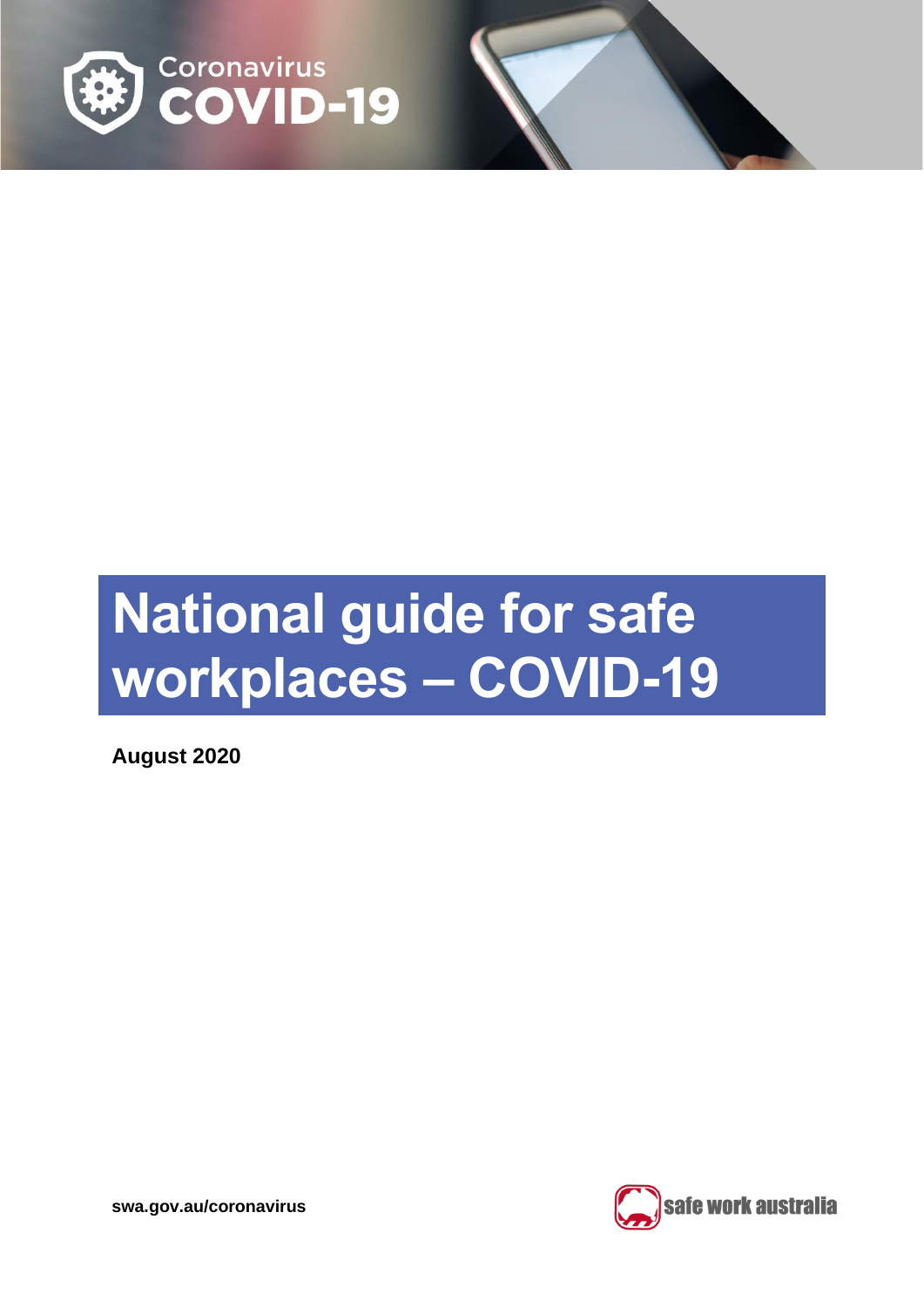

#### **Disclaimer**

Safe Work Australia is an Australian Government statutory agency established in 2009. Safe Work Australia includes Members from the Commonwealth, and each state and territory, Members representing the interests of workers and Members representing the interests of employers.

Safe Work Australia works with the Commonwealth, state and territory governments to improve work health and safety and workers' compensation arrangements. Safe Work Australia is a national policy body, not a regulator of work health and safety. The Commonwealth, states and territories have responsibility for regulating and enforcing work health and safety laws in their jurisdiction.

ISBN 978-1-76051-968-1 (Online PDF)

ISBN 978-1-76051-969-8 (Online DOCX)

#### **Creative Commons**

With the exception of the Safe Work Australia logo, this copyright work is licensed under a Creative Commons Attribution 4.0 International licence. To view a copy of this licence, visit creativecommons.org/licenses In essence, you are free to copy, communicate and adapt the work for non-commercial purposes, as long as you attribute the work to Safe Work Australia and abide by the other licence terms.

#### **Contact information**

Safe Work Australia [| mailto:info@swa.gov.au](mailto:info@swa.gov.au) | [www.swa.gov.au](http://swa.hosts.application.enet/business-support/Communication/Documents/www.swa.gov.au)

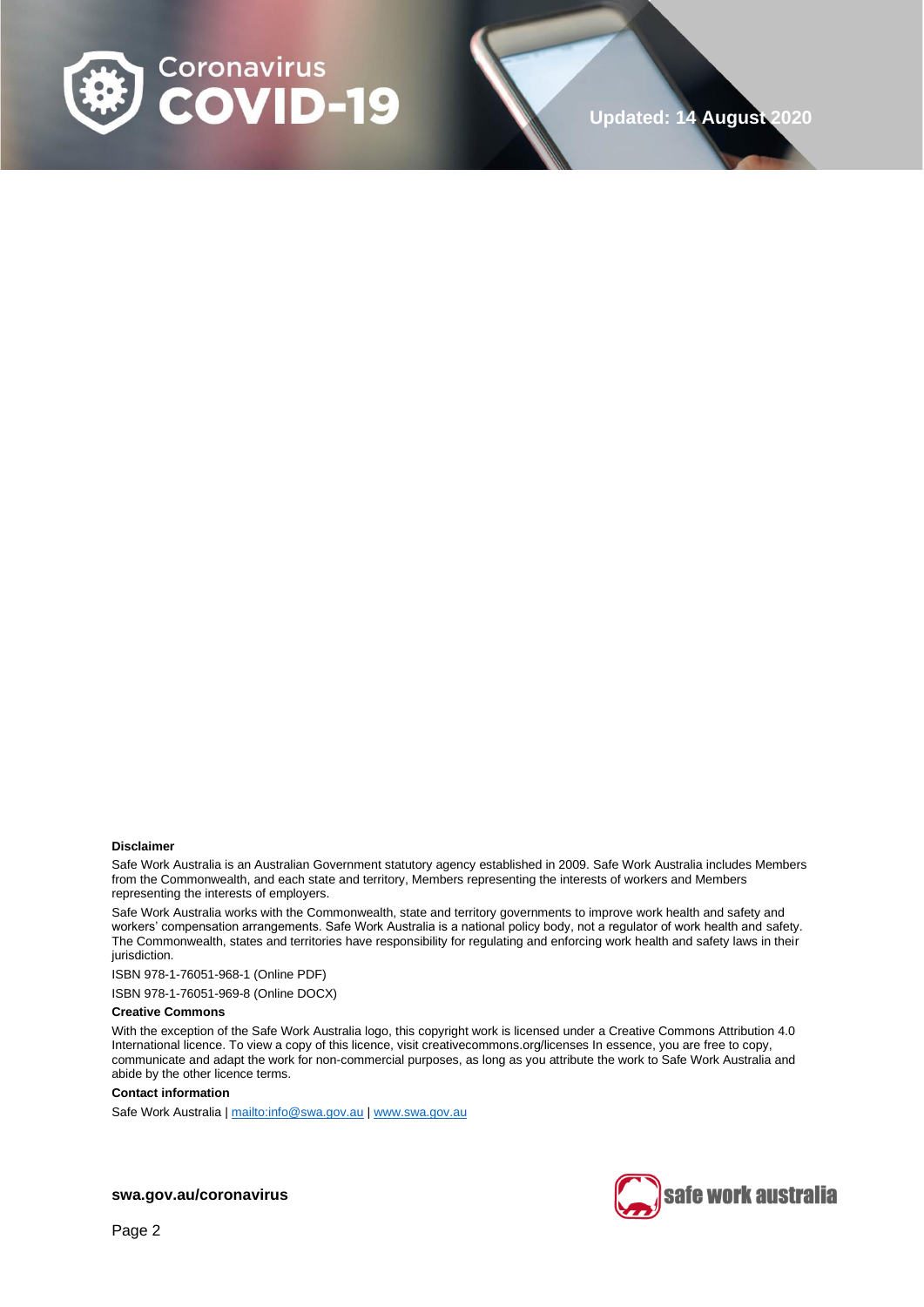

## **Contents**

| 2. Plan                                                                     |  |
|-----------------------------------------------------------------------------|--|
|                                                                             |  |
|                                                                             |  |
| Identifying activities and situations where people may contract COVID-19  8 |  |
|                                                                             |  |
|                                                                             |  |
|                                                                             |  |
|                                                                             |  |
|                                                                             |  |
|                                                                             |  |
|                                                                             |  |
|                                                                             |  |
|                                                                             |  |
|                                                                             |  |
| 4. Monitor                                                                  |  |
| 5. Improve                                                                  |  |

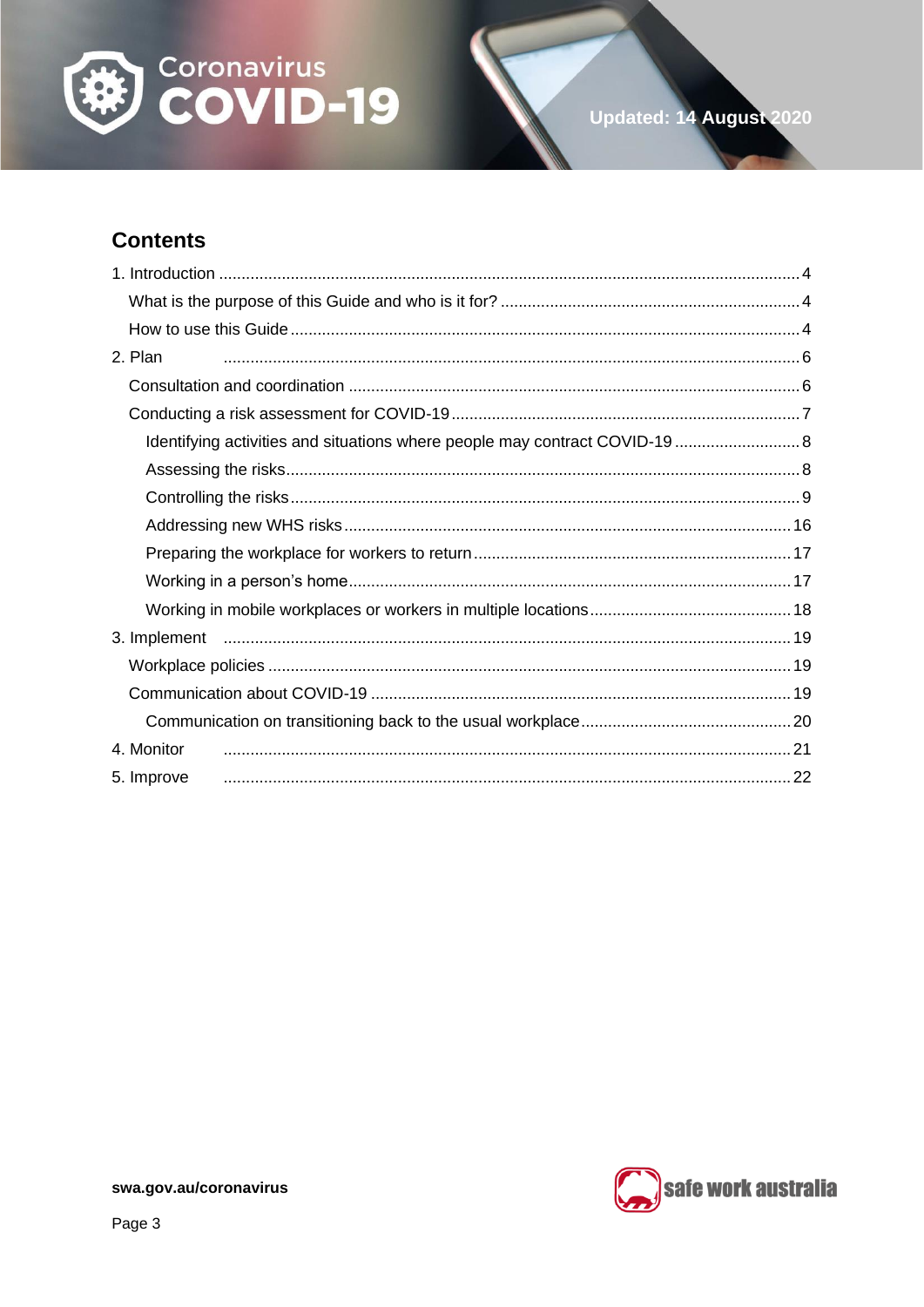

## <span id="page-3-0"></span>**1. Introduction**

The COVID-19 pandemic has had an unprecedented impact on the way people live and work. Australian workplaces of all sizes and across all industries have had to significantly modify their operations to protect their workers and the broader community. Until there is an effective vaccine or treatment, there can be no return to business as usual. Workplaces must find a 'new normal' and must continue implementing measures to reduce the spread of the virus, respond to the reemergence of cases and to play their part in preventing health systems from being overwhelmed and preventing unnecessary deaths.

COVID-19 is a public health matter, which means the risks associated with COVID-19 in the workplace must be managed in accordance with public health laws in the state or territory the business is located. Depending on the state or territory, there may be a number of public health laws that determine what businesses can and cannot do during this pandemic, including whether they need to prepare a COVIDSafe plan. Everyone must always follow the rules that apply in their state or territory. More information on public health laws and [COVIDSafe plans is available](https://www.safeworkaustralia.gov.au/covid-19-information-workplaces/other-resources/covid-19-public-health-directions-and-covidsafe)  on [the Safe Work Australia](https://www.safeworkaustralia.gov.au/covid-19-information-workplaces/other-resources/covid-19-public-health-directions-and-covidsafe) website.

### <span id="page-3-1"></span>**What is the purpose of this Guide and who is it for?**

This Guide is to assist persons conducting a business or undertaking (e.g. employers) meet their work health and safety (WHS) duties in relation to COVID-19 given the significant risk this disease presents to the health and safety of people at the workplace. Managing WHS risks during the pandemic requires flexibility to respond to changing circumstances and an ability to adapt as more becomes known about the virus and how its transmission can be managed and prevented.

Safe Work Australia has published a range of general and industry-specific advice, guidance and resources on its [website](https://www.safeworkaustralia.gov.au/) to help create and maintain a safe workplace during the COVID-19 pandemic. This Guide aligns with and complements the existing guidance. It provides practical advice for WHS duty holders about how to work safely during the pandemic. It can be used by any duty holders under the model WHS laws that have a role in managing the risk of COVID-19, including persons conducting a business or undertaking, persons with management or control of the workplace and 'officers'.

More information on [WHS duties is available on our website.](https://www.safeworkaustralia.gov.au/covid-19-information-workplaces/industry-information/general-industry-information/duties-under-whs) Our information on [officers' duties](https://www.safeworkaustralia.gov.au/officer-duties-covid-19) may also assist.

## <span id="page-3-2"></span>**How to use this Guide**

This document provides guidance to assist businesses determine how best to manage the risk of COVID-19 in the workplace. It provides a framework that complements and links to more detailed advice on the Safe Work Australia website. This document is not intended to prescribe specific approaches, but instead seeks to help businesses determine what is appropriate for their individual workplaces and circumstances.

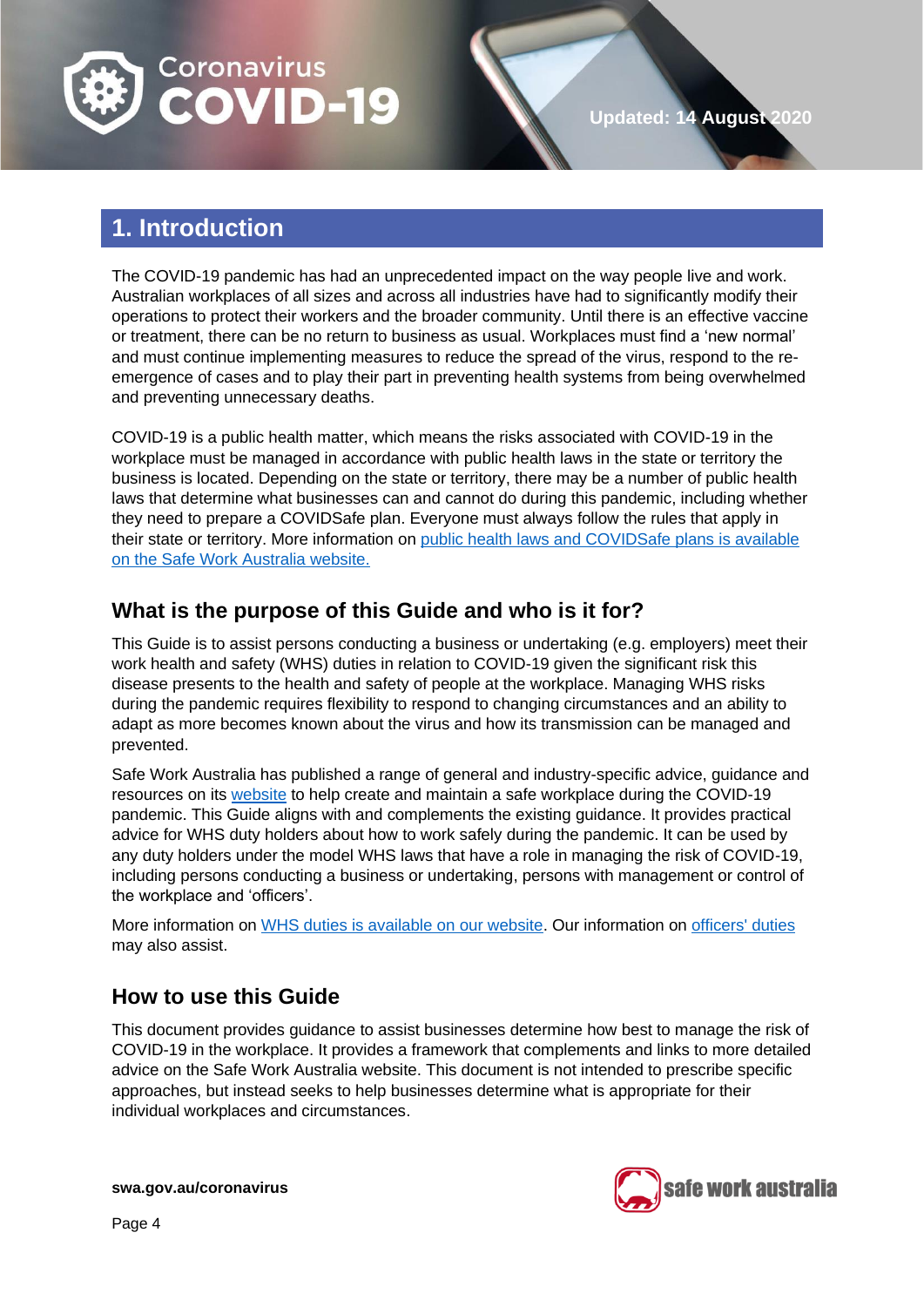

In this Guide, the following terms are used:

- *must* indicates a legal requirement that businesses must comply with
- *should* indicates a recommendation
- *may* indicates a permission
- *can* indicates a possibility or a capability.

The Guide uses a 'Plan', 'Implement', 'Monitor' and 'Improve' approach to risk management of COVID-19 in the workplace.

**Plan:** Plan what businesses should do to work safely. This includes conducting a risk assessment regarding COVID-19 in the workplace.

**Implement:** Put into practice the control measures to minimise the risk of COVID-19 in the workplace.

**Monitor:** Keep checking to see how well the control measures are working.

**Improve:** Address any issues and find ways to make what the business is doing even more effective.

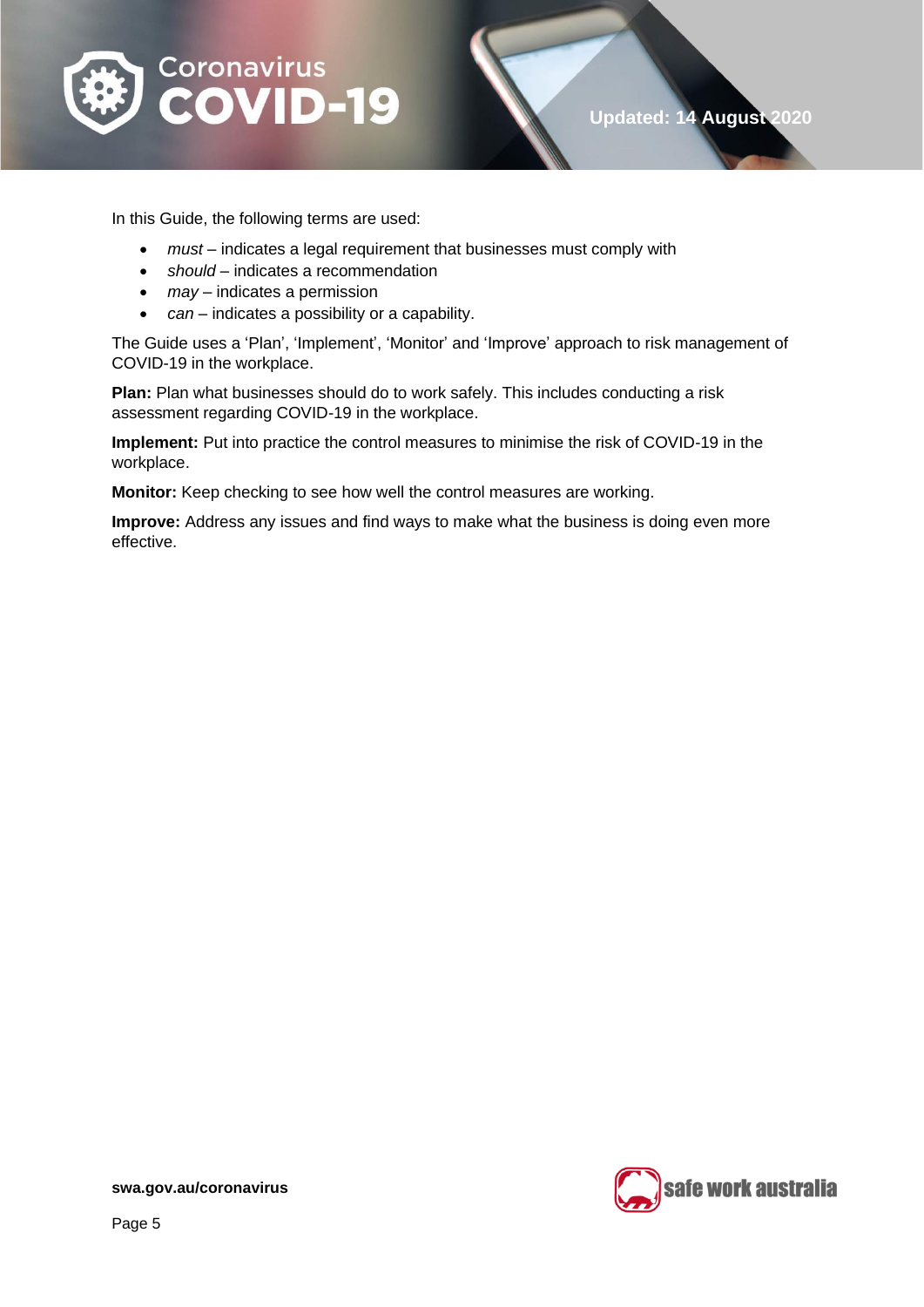

# <span id="page-5-0"></span>**2. Plan**

The way that businesses must and should operate has changed in the new environment created by the COVID-19 pandemic, as there is now an ongoing, increased risk to health and safety while at work. Effective and comprehensive planning, including conducting a risk assessment in relation to COVID-19 in the workplace, is crucial to minimise the spread of COVID-19.

Businesses need to manage the risk of persons in the workplace spreading and contracting COVID-19, including the risk that persons with COVID-19 enter the workplace. During the planning phase businesses should consider their operations in detail and identify and determine the most effective control measures to manage the risk of COVID-19 spreading in the workplace. It can assess which control measures are reasonably practicable in the circumstances, taking into account each business's unique characteristics and other features.

Note, in addition to identifying risks and ways to control them, the planning phase should also cover how the business is going to resource any measures that it determines appropriate. It must also determine how to effectively consult with workers on steps that may be taken to protect them from COVID-19 in the workplace.

## <span id="page-5-1"></span>**Consultation and coordination**

Businesses must consult with workers on health and safety matters relating to COVID-19. This means workers must be consulted when businesses are:

- assessing the risk COVID-19 presents to the health and safety of workers
- deciding on control measures to eliminate or minimise the risk of exposure to COVID-19
- deciding on the adequacy of facilities for the welfare of workers (for example hand washing facilities), and
- proposing other changes to the workplace as a result of COVID-19 which may affect health and safety.

Consultation should begin as early as possible and be done in a way that enables workers to express their views on WHS issues. Businesses should also ensure workers understand what is expected of them and how to raise any concerns they have.

If a business has agreed to procedures for consultation then these must be followed, including consulting with any health and safety representatives (HSRs).

Workers' views must genuinely be taken into account when making decisions and workers must be informed about consultation outcomes and decisions about health and safety.

Consultation is a continuous process and workers should be able to raise issues or concerns at any time.

Businesses must also consult, cooperate and coordinate with others that they share a WHS duty with. This may include other businesses that they work with or share a premises with, such as contractors, managing agents, landlords and other tenants. This means exchanging information and working together to eliminate or minimise health and safety risks so far as is reasonably practicable. This includes both day to day operations and emergency planning.

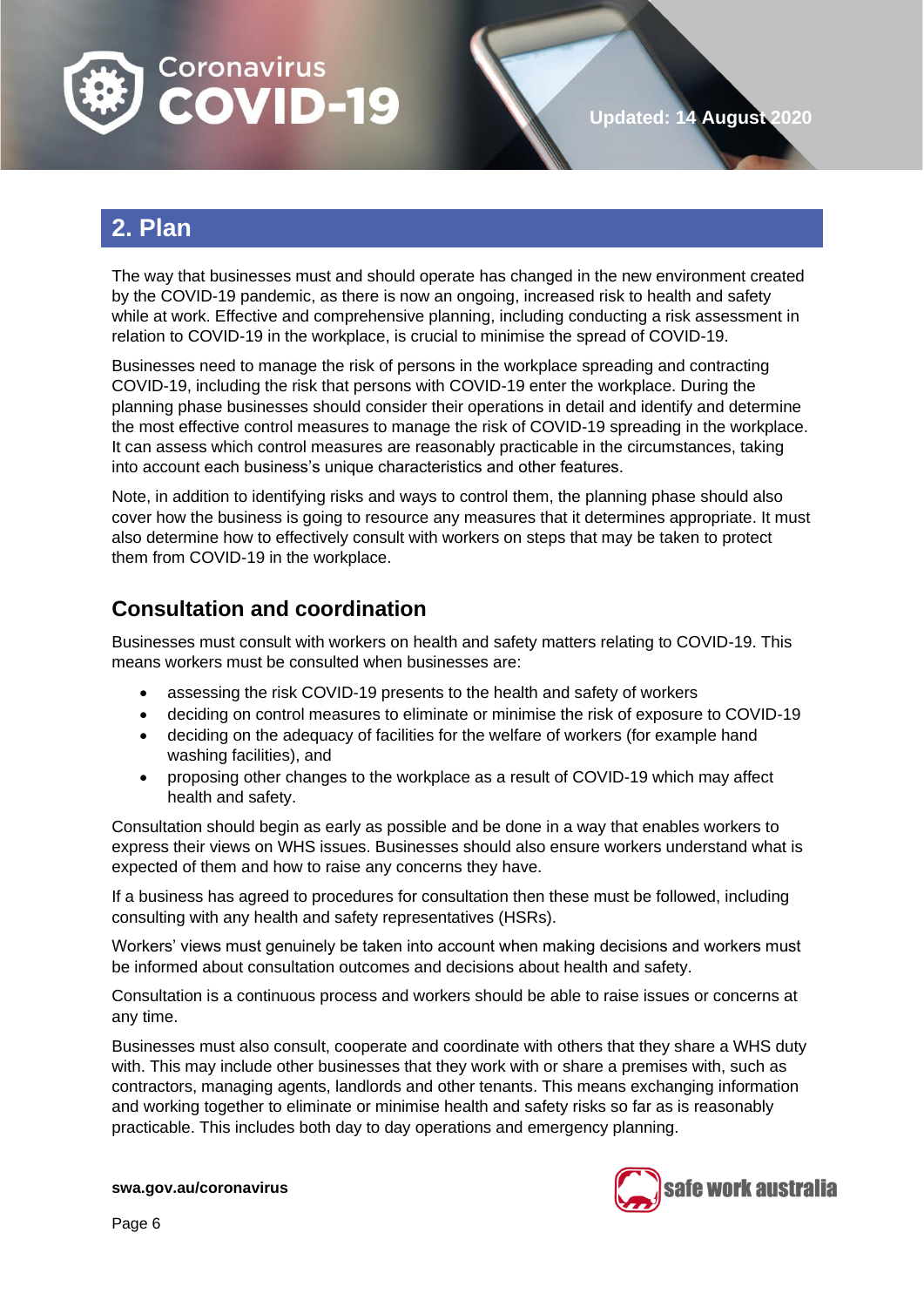

Further information on [emergency planning can be found on our website,](https://www.safeworkaustralia.gov.au/topic/emergency-plans-and-procedures) including a fact sheet [on general emergency plans for fixed workplaces.](https://www.safeworkaustralia.gov.au/doc/emergency-plans-fact-sheet) See also our information on [COVID-19 in the](https://www.safeworkaustralia.gov.au/covid-19-information-workplaces/industry-information/general-industry-information/covid-19-your)  [workplace.](https://www.safeworkaustralia.gov.au/covid-19-information-workplaces/industry-information/general-industry-information/covid-19-your)

For more information see our [COVID-19 consultation web](https://www.safeworkaustralia.gov.au/covid-19-information-workplaces/industry-information/general-industry-information/consultation) page and the [model Code of Practice:](https://www.safeworkaustralia.gov.au/doc/model-code-practice-work-health-and-safety-consultation-cooperation-and-coordination)  [Work Health and Safety Consultation, Cooperation and Coordination.](https://www.safeworkaustralia.gov.au/doc/model-code-practice-work-health-and-safety-consultation-cooperation-and-coordination)

## <span id="page-6-0"></span>**Conducting a risk assessment for COVID-19**

Businesses should treat the risk of COVID-19 in the same manner as any other workplace hazard and apply a risk management approach. This involves conducting a detailed risk assessment in accordance with standard risk management processes.

A risk assessment involves four steps – identifying hazards, assessing risks (including the likelihood of them eventuating), controlling the risks and reviewing these controls regularly. These steps remain the same whether the business is conducting a risk assessment in relation to work health and safety generally, or specifically in relation to COVID-19.

COVID-19 spreads from person to person through contact with droplets produced when an infected person coughs or sneezes. The droplets may fall directly onto the person's eyes, nose or mouth if they are in close contact with the infected person. A person may also be infected if they touch a surface contaminated with the droplets and then touch their mouth nose or eyes before washing their hands.

Conducting a risk assessment in relation to COVID-19 involves giving consideration to all the ways a person can come into contact with respiratory droplets and implementing control measures to minimise the likelihood that they will.

With this in mind, to conduct a COVID-19 risk assessment, businesses should:

- identify all of the activities or situations where people in the workplace may contract COVID-19 from each other or from a surface
- assess the level of risk that people in these activities or situations may contract and spread COVID-19 in the workplace. The level of risk associated with exposure to COVID-19 may not be the same for all businesses and will depend on a range of factors, including the geographic location, business size, workforce demographics and characteristics (such as whether the business has any [vulnerable workers\)](https://www.safeworkaustralia.gov.au/covid-19-information-workplaces/industry-information/general-industry-information/vulnerable), as well as:
	- o the nature of the workplace, such as whether it is a factory, an office, a construction site
	- $\circ$  the work tasks and activities undertaken at the workplace, for example is there significant interaction with customers, do any work tasks require workers to be in close proximity to be carried out safely
	- the working arrangements of the workers, for example is there shift work involved, do workers share facilities and break times.
- determine what control measures are reasonably practicable to eliminate or minimise the risk of exposure to COVID-19.

More information about conducting a risk assessment is available at the following links:

• our COVID-19 [risk assessment web](https://www.safeworkaustralia.gov.au/covid-19-information-workplaces/industry-information/general-industry-information/risk-assessment) page

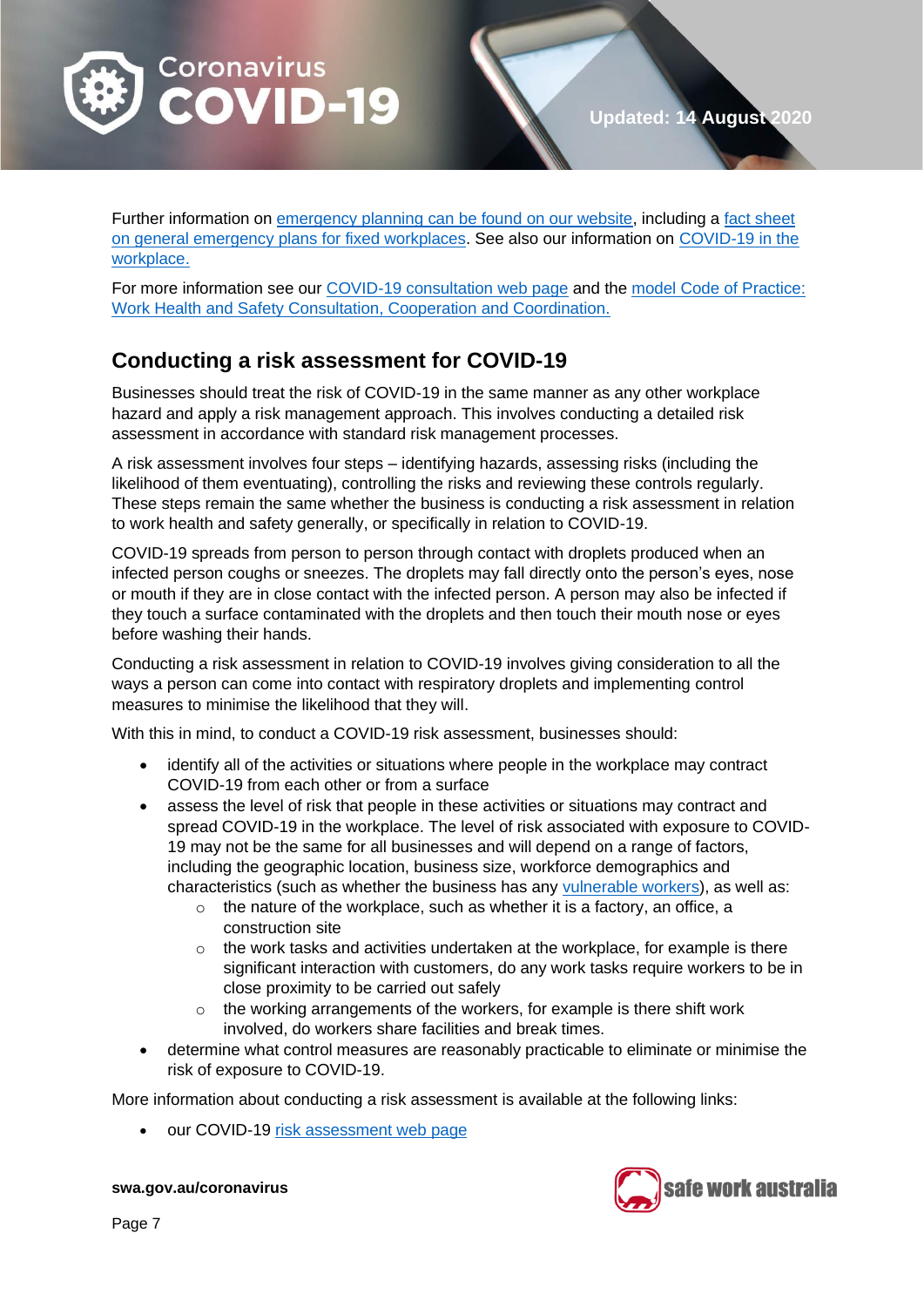

- our [key considerations for undertaking a risk assessment –](https://www.safeworkaustralia.gov.au/doc/key-considerations-undertaking-risk-assessment-covid-19https:/www.safeworkaustralia.gov.au/doc/key-considerations-undertaking-risk-assessment-covid-19) COVID-19 document
- our [template and example risk register](https://www.safeworkaustralia.gov.au/doc/template-and-example-covid-19-risk-register)
- workplace checklist what can I do to keep my workers safe at the workplace and limit [the spread of COVID-19](https://www.safeworkaustralia.gov.au/doc/workplace-checklist-covid-19)
- our [model Code of Practice: How to manage WHS risks](https://www.safeworkaustralia.gov.au/doc/model-code-practice-how-manage-work-health-and-safety-risks)
- our [small business planning tool –](https://www.safeworkaustralia.gov.au/doc/small-business-planning-tool-covid-19) COVID-19 also has some targeted information to assist small businesses with conducting a risk assessment.

#### <span id="page-7-0"></span>*Identifying activities and situations where people may contract COVID-19*

When identifying the activities or situations where people in the workplace may contract COVID-19 from each other or from a surface, businesses will need to assess:

- work tasks, workflows or processes carried out at the workplace, such as using shared equipment
- areas where workers may be in close proximity, such as in offices, behind the counter at a café or retail store or shared areas such as break rooms or kitchens
- interactions between workers, including when travelling to and from work (for example when carpooling) and when on a meal or rest break
- interactions between workers and customers or other people who attend the workplace, for example delivery drivers
- interactions between visitors at the workplace, for example people who are not part of the same household, and
- high touch surfaces at the workplace which may become contaminated, such as door handles, taps or access control points such as keypads.

#### <span id="page-7-1"></span>*Assessing the risks*

To effectively conduct a risk assessment for COVID-19, businesses must understand the broader context within which they are operating. This will help to accurately assess the risks associated with COVID-19 in the workplace and the likelihood of it happening, and will equip businesses to respond in a balanced and proportionate way.

The business context is impacted by both external issues such as the status of the pandemic in the geographic location of the workplace (for example, whether there is current evidence of community transmission of the virus) and workers, as well as internal issues like the structure of the business and worker demographics.

Some of the external issues that businesses may wish to consider include (but are not limited to):

- public health laws
- rates of COVID-19 in the local community
- how workers travel to and from work where large numbers of workers have no other option but to use public transport businesses may need to:
	- $\circ$  clearly communicate ways they can minimise the risks associated with COVID-19 while on public transport and direct them to appropriate resources to help with this, or

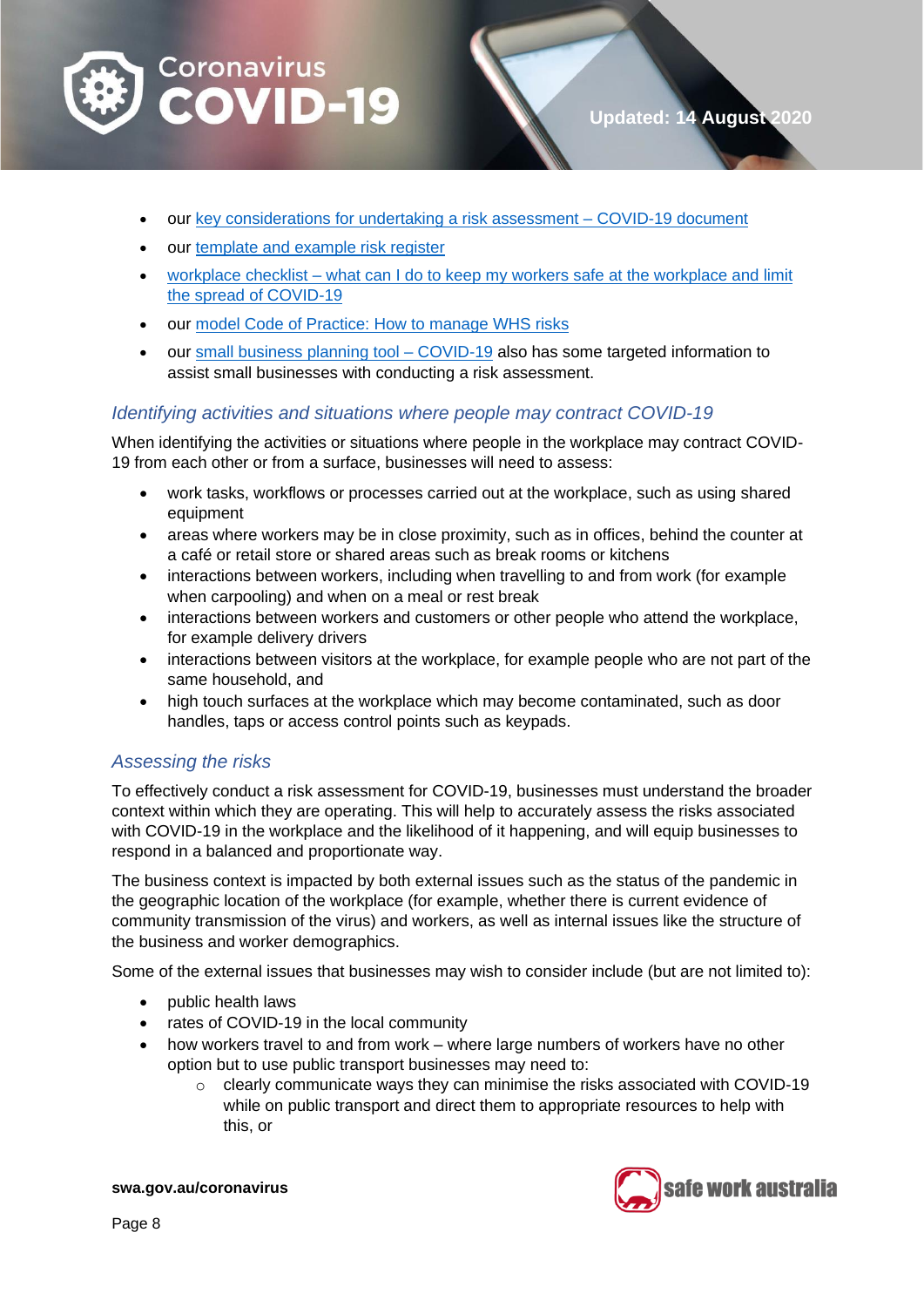

- o put in place arrangements such as staggering start and finish times to prevent large numbers of workers travelling at peak hour and arriving at the same time, causing congestion in common areas like foyers
- workers' personal circumstances, such as whether they have been classified as a [vulnerable worker,](https://www.safeworkaustralia.gov.au/covid-19-information-workplaces/industry-information/general-industry-information/vulnerable?tab=tab-toc-worker) have caring responsibilities for a vulnerable person or there is a vulnerable person in their household
- issues regarding access to childcare and schools in the community at the particular point in time and stage of restrictions currently active in the jurisdiction the business is located in – this may impact the business's application of its working from home policy (if working from home is possible in the industry the business is operating in)
- changes in customer expectations or behaviours
- supply chain issues, including demand or availability of products/services, and
- increased or decreased demand for products/services.

Internal parts of the business for consideration during the risk assessment process may include (but are not limited to):

- the size and nature of the workplace:
	- o number and location of workplaces within the business
	- $\circ$  type of workplaces for example whether they are an office, retail outlet, factory, warehouse, in-home servicer or other type of workplace
	- o physical layout of the workplace in accommodating physical distancing measures
	- $\circ$  facilities available to manage the risks associated with COVID-19, such as adequate provision of handwashing facilities.
- the size and nature of the workforce, for example:
	- o a high proportion of casual workers without access to paid leave
	- $\circ$  whether there are vulnerable workers who may be more likely to experience serious illness if they contract the virus
- the nature and organisation of work tasks carried out at the workplace, for example:
	- o whether the job roles involve significant interaction with other workers, customers/clients or other people
	- o how work is organised for the duration of the pandemic including processes to manage any increased worker absences (due to sickness, self-isolation or quarantine requirements etc.) – where work tasks need to be performed by two or more workers to be done safely, consideration may need to be given to whether these tasks can be rescheduled if there is a reduced workforce due to circumstances related to the pandemic.

#### <span id="page-8-0"></span>*Controlling the risks*

As for all WHS risks, businesses must eliminate, or if not possible, minimise risks to workers and others at the workplace so far as is reasonably practicable. While it is not possible to eliminate the risks related to COVID-19, proper planning and implementation of controls will ensure risks in workplaces arising from the pandemic are minimised.

There is clear health advice about how to reduce the risk of contact and droplet spread from a person, directly or indirectly, and from contaminated surfaces including:

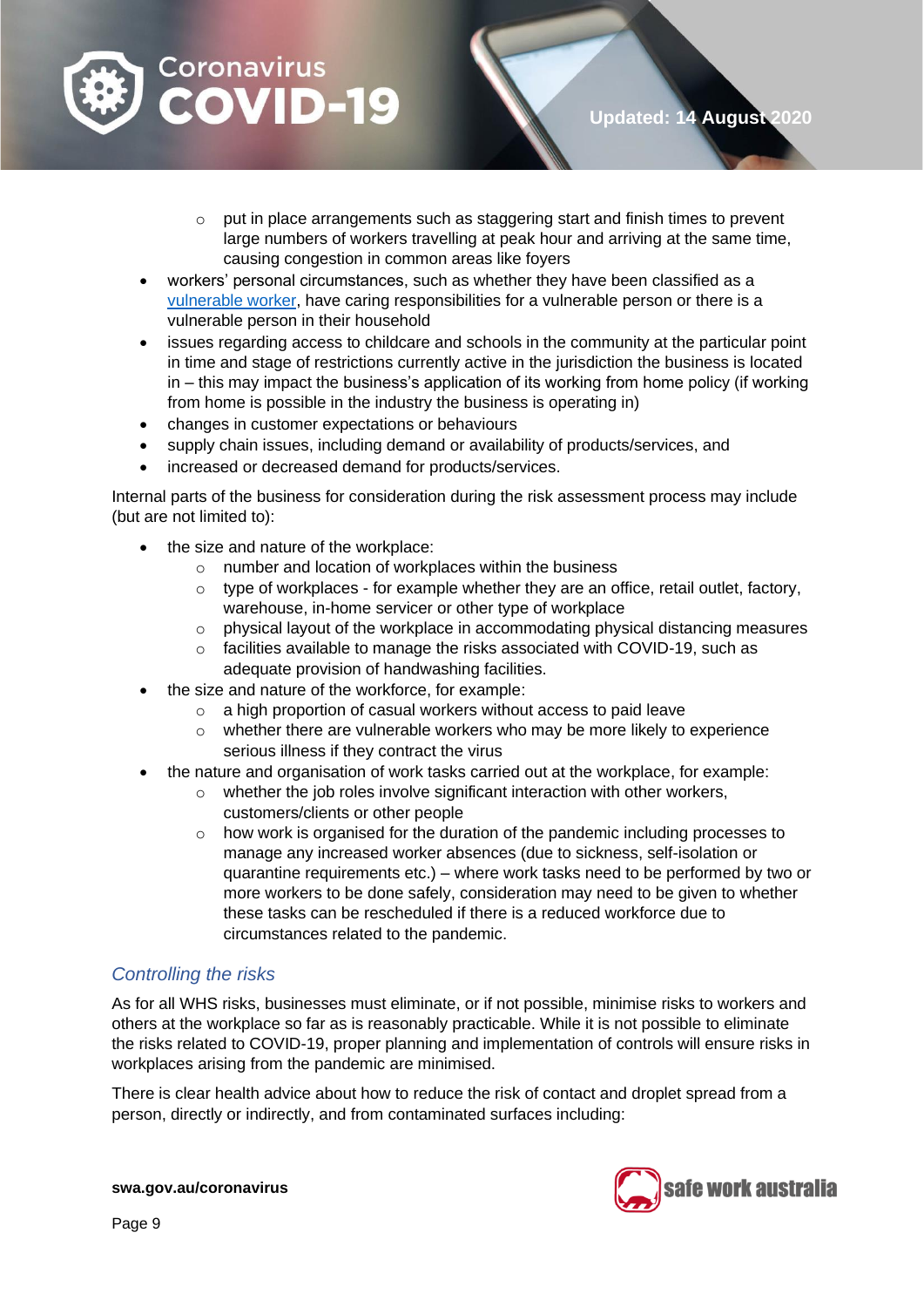

- ensuring people with symptoms of COVID-19 do not come to work
- screening workers
- maintaining physical distancing
- practicing good personal hygiene (including handwashing)
- engaging in routine cleaning and disinfection of surfaces
- providing personal protective equipment (PPE) where appropriate, and
- contact tracing.

For industry specific guidance that may assist with determining how the risks of COVID-19 can be controlled through these mechanisms, visit our [website](https://www.safeworkaustralia.gov.au/covid-19-information-workplaces/industry-information-covid-19)[.](https://www.safeworkaustralia.gov.au/covid-19-information-workplaces/industry-information-covid-19)

#### **Ensuring people with COVID-19 symptoms do not come to work**

A key control measure businesses can implement to minimise the risks associated with COVID-19 is to take steps to ensure that workers and other people who have COVID-19 symptoms do not attend the workplace. Consider:

- providing education and training and placing signage to increase awareness of COVID-19 symptoms and what a person should do if they have symptoms including:
	- o not coming to work or isolating or quarantining, where instructed by health officials
	- $\circ$  the steps to follow if they develop symptoms at work
	- o when to seek medical advice and get tested
- supporting workers to access testing, stay home if they have symptoms and implementing remote working options for workers in isolation or quarantine, if possible, and
- workplace policies and procedures to manage cases or outbreaks of COVID-19 in the workplace.

For information about what do someone at the workplace has a suspected or confirmed case of COVID-19, see our information on [COVID-19 in the workplace](https://www.safeworkaustralia.gov.au/covid-19-information-workplaces/industry-information/general-industry-information/covid-19-your).

#### **Screening workers**

Businesses may consider implementing a process to screen workers before they enter the workplace. This could include:

- reminding workers of the common symptoms of COVID-19 and that they should not be at work if they have or have had any of the common symptoms in the last 48 hours
- asking workers if they have recently travelled or been in contact with a confirmed case of COVID-19, and
- conducting temperature checks with touch-free thermometers. Temperature checks can be used in combination with other measures but they should not be solely relied on. Temperature checks do not indicate whether a person has COVID-19. A person could have a temperature for another reason unrelated to COVID-19, and people with COVID-19 may also be asymptomatic or on medication that reduces their temperature.

For more information on temperature checks and related health monitoring measures, see our information on [health monitoring.](https://www.safeworkaustralia.gov.au/covid-19-information-workplaces/industry-information/general-industry-information/health-monitoring)

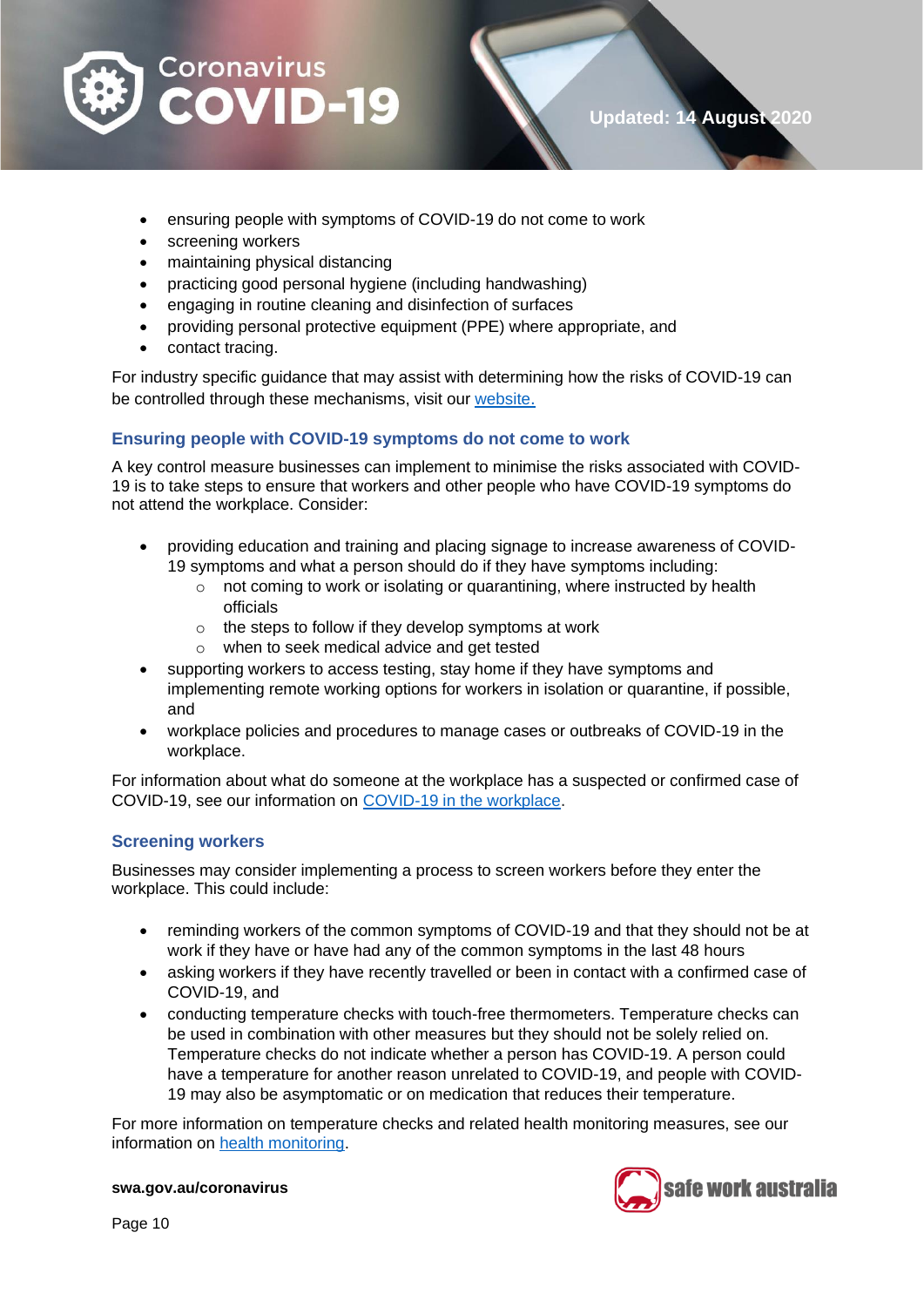

#### **Physical distancing**

[Physical distancing](https://www.health.gov.au/news/health-alerts/novel-coronavirus-2019-ncov-health-alert/how-to-protect-yourself-and-others-from-coronavirus-covid-19/social-distancing-for-coronavirus-covid-19) (also referred to as 'social distancing') refers to the requirement that people distance themselves from others.

By implementing physical distancing controls, businesses reduce the risk of a person in the workplace spreading and contracting COVID-19, including the risk that persons with COVID-19 enter the workplace.

What physical distancing measures your business needs to implement will depend on the nature of the workplace (for example, is it a construction site, factory, office etc.), the nature of the work tasks and activities that take place at the workplace (for example are there tasks that require workers to be in close proximity to be carried out safely such as lifting heavy objects etc.) and the working arrangements of the workers (for example whether there are shifts involved).

Any physical distancing controls businesses implement in the workplace should be focused on:

**Limiting the number of people in the workplace** based on public health directions in the state or territory the business is located in and to ensure each person can maintain a physical distance of 1.5 metres.

**Modifying workflows and processes so that work tasks are carried out in a way that minimises interactions between people.** This includes reducing the time spent in close proximity. Although it may be difficult for workers in some industries to maintain physical distancing, for example in a restaurant or café when behind the counter or when in the kitchen, businesses must still implement measures to maximise the distance between people to the extent it is safe and possible to do so. Where the interaction is unavoidable, businesses must also minimise the time that workers are in close contact, and if appropriate, provide workers with [PPE.](https://www.safeworkaustralia.gov.au/covid-19-information-workplaces/industry-information/general-industry-information/ppe)

**Ensuring the physical layout of the workplace supports physical distancing.** To support people physical distancing businesses will need to ensure the layout of the workplace enables people to keep 1.5 metres apart. This includes in shared spaces such as amenities, waiting areas, dining areas and worker only areas such as kitchen preparation areas. The new layout must allow for workers and other people to enter, exit and move about the workplace both under normal working conditions and in an emergency without risks to their health and safety, so far as is reasonably practicable.

Refer to our [risk assessment web page](https://www.safeworkaustralia.gov.au/covid-19-information-workplaces/industry-information/general-industry-information/risk-assessment) and our Guide [on how to determine what is reasonably](https://www.safeworkaustralia.gov.au/doc/how-determine-what-reasonably-practicable-meet-health-and-safety-duty)  [practicable](https://www.safeworkaustralia.gov.au/doc/how-determine-what-reasonably-practicable-meet-health-and-safety-duty) for further information.

Remember, in determining how to comply with physical distancing requirements, businesses must comply with public health directions that apply to their industry in their state and territory (e.g. limits on indoor gatherings for some activities). Businesses must also consult with workers and their representatives. See our consultation section below or refer to our [model Code of](https://www.safeworkaustralia.gov.au/doc/model-code-practice-work-health-and-safety-consultation-cooperation-and-coordination)  [Practice: Work health and safety consultation, cooperation and coordination](https://www.safeworkaustralia.gov.au/doc/model-code-practice-work-health-and-safety-consultation-cooperation-and-coordination) and our [consultation](https://www.safeworkaustralia.gov.au/covid-19-information-workplaces/industry-information/general-industry-information/consultation)  web [page](https://www.safeworkaustralia.gov.au/covid-19-information-workplaces/industry-information/general-industry-information/consultation) for more assistance.

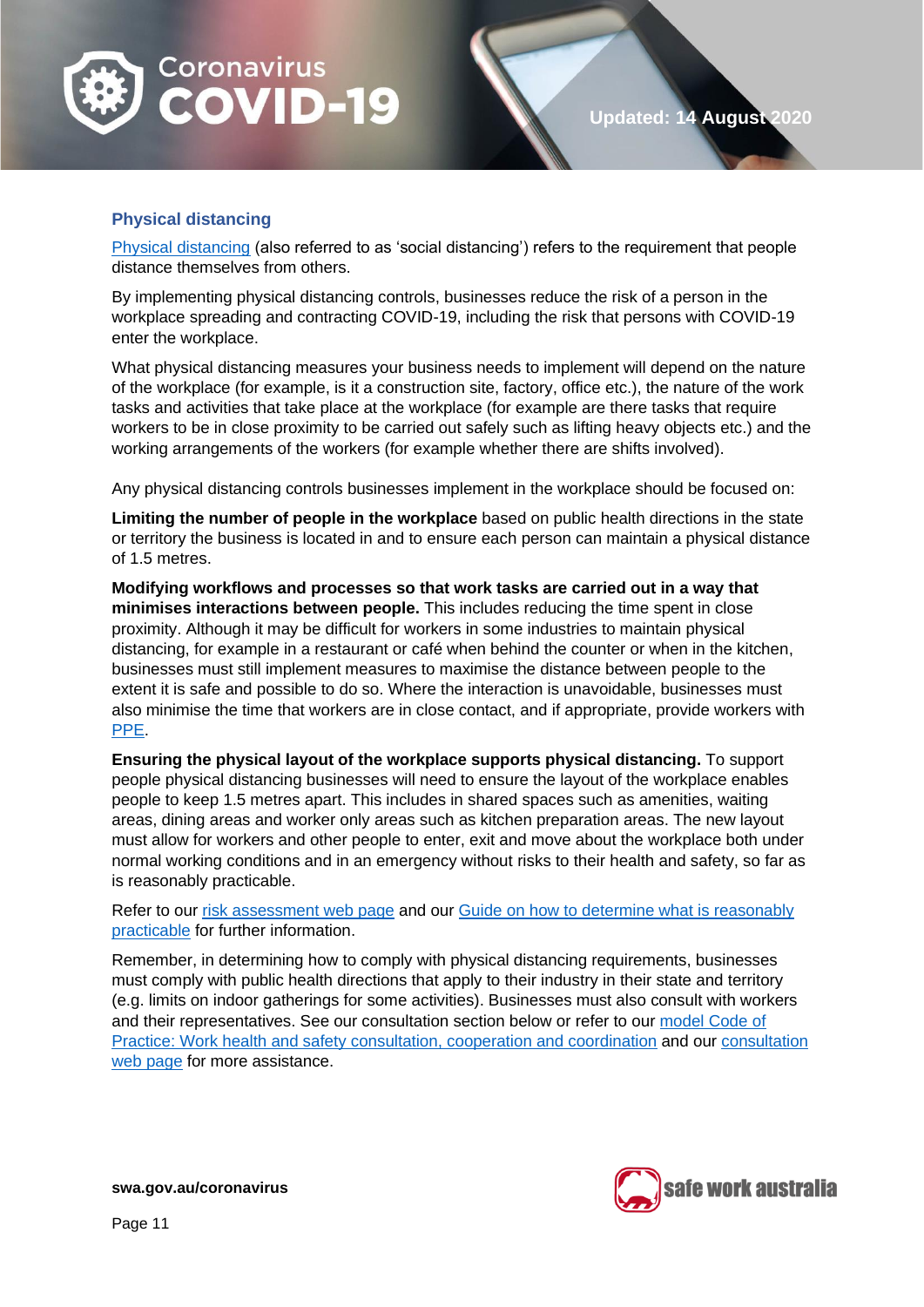

#### **Examples of physical distancing control measures**

Depending on the nature of the workplace, the nature of the tasks and activities carried out at the workplace and the working arrangements of workers, businesses may wish to consider the following control measures:

- To limit the number of people in the workplace, consider:
	- $\circ$  facilitating [working](https://www.safeworkaustralia.gov.au/covid-19-information-workplaces/industry-information/general-industry-information/working-home) from home arrangements wherever possible. See our working [from home web page](https://www.safeworkaustralia.gov.au/covid-19-information-workplaces/industry-information/general-industry-information/working-home) for more information on what to do if workers are working from home
	- o staggering shifts, start and finish times and break times
	- o restricting access to essential visitors only. If relevant, businesses could complement this with revised schedules for essential visitors to the workplace to reduce interaction, such as outside normal hours if possible
	- $\circ$  determining the maximum number of people that can be at the premises and use signage and posters to remind people of the limits – ensure there are processes in place to abide by any maximum gathering limitations in place under public health directions
	- o limiting how long people can be in common areas, and/or
	- $\circ$  where face-to-face meetings or training is essential, limiting participation to the minimum number of people.
- When modifying work flows and processes so that work tasks are carried out in a way that minimises interactions between people, businesses may wish to:
	- o identify any activities where workers directly pass items to each other or to other people at the workplace, such as spare parts or samples and either cease these activities (if the level of risk that has been assessed in relation to COVID-19 warrants it) or establish ways to continue them that do not require workers and others to be in close proximity
	- o where certain activities must be carried out in close proximity, such as hair and beauty treatments, consider limiting the time workers and others are in close proximity
	- $\circ$  use electronic devices for ordering food and drink if the business is a bar, restaurant or café
	- $\circ$  separate workers into dedicated teams and have them work the same shift or work in a particular area and consider whether these dedicated teams can have access to their own meal areas or break facilities – this will limit overall interactions between all workers, and/or
	- $\circ$  where interactions between people are frequent and/or unavoidable, for example in a retail store or supermarket, consider providing physical barriers such as screens at the customer service desks.
- To ensure the physical layout of the workplace supports physical distancing, businesses may wish to consider:
	- $\circ$  redesigning the layout of the workplace and workflows, including creating oneway systems in corridors, stairways and other common areas if possible
	- o spreading out plant (equipment) or furniture where there is space to do so, including in common areas such as break room, to enable physical distancing requirements to be met

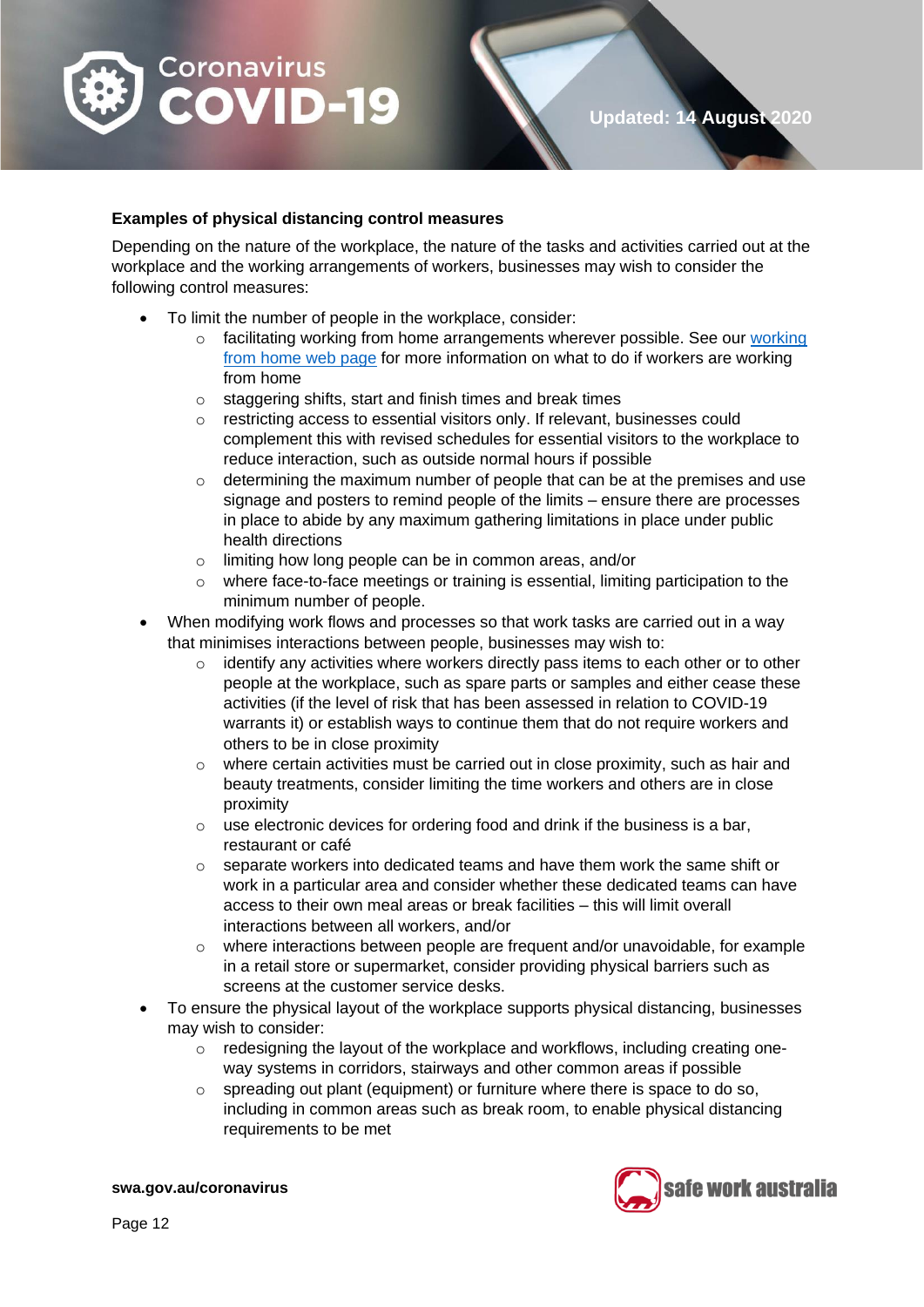

- o providing separate entry and exit points
- $\circ$  limiting access to the workplace or parts of the workplace to only workers that need to be there
- $\circ$  working with the building manager (if relevant) to ensure physical distancing can be maintained in [lifts at the workplace](https://www.safeworkaustralia.gov.au/covid-19-information-workplaces/industry-information/general-industry-information/physical#heading--8--tab-toc-lifts) if relevant – our [case study](https://www.safeworkaustralia.gov.au/covid-19-information-workplaces/industry-information/general-industry-information/physical#heading--1--tab-toc-case_study –_lifts) on lifts may assist.

#### **Hygiene**

Everyone must continue to practise good hygiene at all times to prevent the virus spreading.

Good hygiene requires everyone to wash their hands regularly with soap and water for at least 20 seconds and dry them completely, preferably with clean, single-use paper towel.

Businesses should ensure that:

- there are adequate and accessible facilities to achieve good hygiene
- facilities are in good working order, are clean and are otherwise safe, and
- facilities are properly stocked and have adequate supplies of toilet paper, soap, water, and drying facilities (preferably single-use paper towels).

When determining what facilities a business may need, consider the number of workers and other people entering the workplace, any shift arrangements and when access to these facilities is required. Depending on the circumstances, businesses may need to:

- provide additional facilities, including washing facilities and change rooms
- relocate facilities to more convenient locations, for example entry and exits, and
- provide alcohol-based hand sanitiser (with at least 60% ethanol or 70% isopropanol as the active ingredient) in appropriate locations, such as entry and exits, if there are limited hand washing facilities available. Hand sanitiser must be used as per the manufacturer's instructions.

Our [hygiene web](https://www.safeworkaustralia.gov.au/covid-19-information-workplaces/industry-information/general-industry-information/hygiene) page and our [health, hygiene and facilities checklist](https://www.safeworkaustralia.gov.au/doc/health-hygiene-facilities-checklist-covid-19) have more information to assist businesses.

#### **Measures to enhance good hygiene**

Examples of measures to enhance good hygiene outcomes include:

- developing infection control policies in consultation with the workers. These policies should outline measures in place to prevent the spread of infectious diseases at the workplace. Communicate these policies to workers
- training workers on the importance of washing their hands with soap and water for at least 20 seconds and drying them correctly, or using an alcohol-based hand sanitiser
- placing posters near handwashing facilities showing how to correctly wash and dry hands (for example, if hand dryers are used, place posters advising that hands should be dried completely before finishing) and clean hands with sanitiser
- informing workers and other people entering the workplace of workplace hygiene standards that are expected, including when utilising common areas (cleaning up afterwards, placing rubbish in bins provided, avoiding putting items such as phones on meal surfaces, etc.)

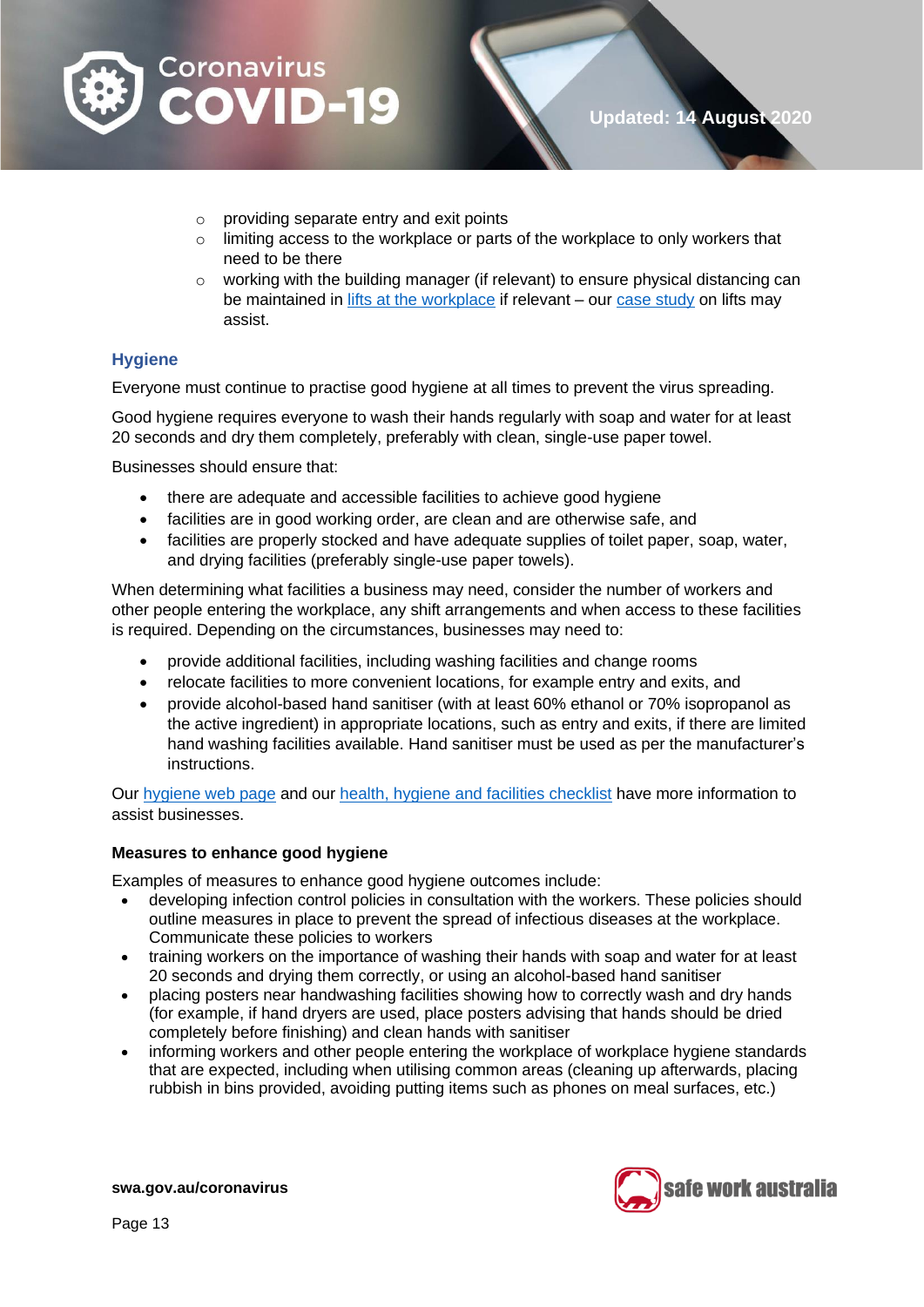

- where relevant, displaying signs in the business's front window (or other appropriate place) informing people entering the workplace of the expectations and not to enter if they have symptoms of COVID-19
- removing unnecessary items from the workplace, such as public access to flyers, product samples, books and magazines, and
- ensuring high use items (such as pens, EFTPOS machines and menus) and equipment are cleaned and disinfected before re-using.

Where relevant, businesses may wish to inform customers, clients or guests of these expectations when making reservations. If they are making a reservation over the phone, have a template written out for workers to read to them. If booking online, add additional text to the booking confirmation setting out clear expectations.

#### **Cleaning and disinfecting**

A key way businesses can protect workers and others from the risk of exposure to COVID-19 is by implementing appropriate **cleaning** and **disinfecting** measures for the workplace.

**Cleaning** means to physically remove germs (bacteria and viruses), dirt and grime from surfaces using a detergent and water solution. A detergent is a surfactant that is designed to break up oil and grease with the use of water. Anything labelled as a detergent will work.

**Disinfecting** means using chemicals to kill germs (bacteria and viruses) on surfaces. It's important to clean before disinfecting because dirt and grime can reduce the ability of disinfectants to kill germs. The following disinfectants are suitable for use on hard surfaces (that is, surfaces where any spilt liquid pools, and does not soak in): alcohol in a concentration of at least 70%, chlorine bleach in a concentration of 1000 parts per million, oxygen bleach, or wipes and sprays that contain quaternary ammonium compounds. These chemicals will be labelled as 'disinfectant' on the packaging and must be diluted or used following the instructions on the packaging to be effective. Health authorities recommend using a 1000 parts per million bleach (sodium hypochlorite) solution to disinfect hard surfaces.

Note: Disinfectants require sufficient contact time to be effective at killing viruses. If no time is specified, the disinfectant should be left for ten minutes before removing.

A combination of cleaning and disinfection will be most effective in removing the COVID-19 virus. For routine workplace cleaning in a non-healthcare workplace, physical cleaning with water and detergent is usually sufficient.

The frequency of cleaning required will depend on the circumstances.

- it is highly recommended that workplaces are **cleaned** at least daily
- when and how often the workplace should be **disinfected** will depend on the likelihood of contaminated material being present
- businesses may be able to do a 2-in-1 clean and disinfection by using a combined detergent and disinfectant
- more frequent cleaning may be required in some circumstances. For example, if equipment is shared between workers, it should be cleaned between uses, where practicable. More frequent disinfection may also be required at workplaces with a high volume of customers or visitors that are likely to touch surfaces, and

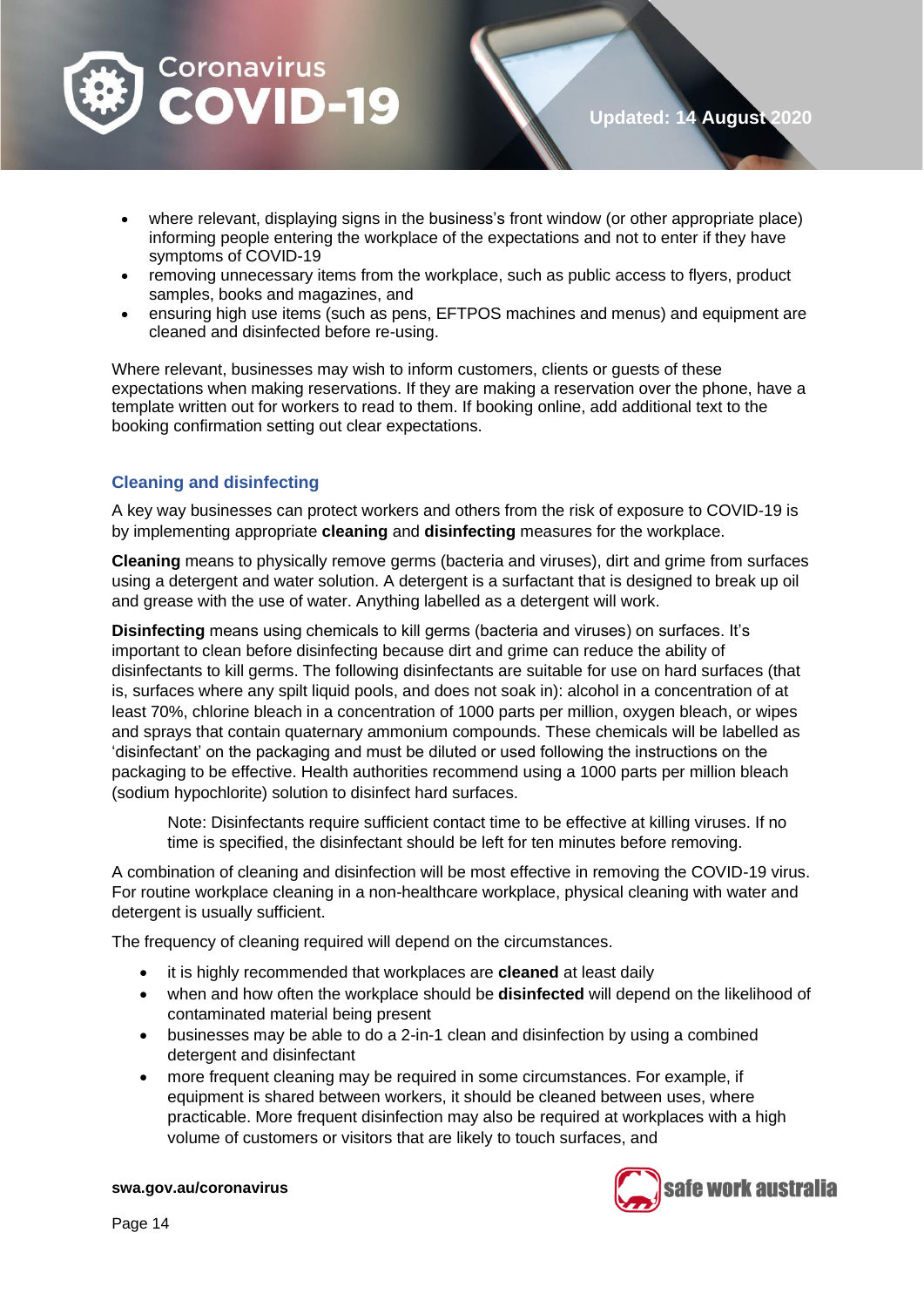

• cleaning and disinfection should be used where there is a high volume of workers, customers or visitors that are likely to touch surfaces. Cleaning and disinfection should also be undertaken after a person with a confirmed or suspected case of COVID-19 has recently been at the workplace.

The recommended minimum frequencies for routine cleaning of various surfaces and items in the workplace, as well as recommended cleaning and disinfecting following a suspected or confirmed case of COVID-19 is outlined in the [COVID-19 cleaning guide.](https://www.safeworkaustralia.gov.au/doc/how-clean-and-disinfect-your-workplace-covid-19)

When implementing cleaning measures, it is important to remember the following precautions:

- where cleaning on or around electrical equipment/fittings, isolate electrical equipment and turn off power source if possible before cleaning with liquids
- read the label for the detergent or disinfectant and follow the manufacturer's recommendations
- obtain a copy of the Safety Data Sheet (SDS) for the detergent or disinfectant and become familiar with the contents, and
- wear the appropriate PPE that is identified on the label and the SDS.

If a business operates in a shared premises WHS duty holders must consult, coordinate and cooperate with other employers, the building owner and facilities manager and any other relevant people to ensure that appropriate cleaning measures are implemented, for example in shared facilities such as lobbies, lifts, change rooms and common meeting spaces.

Refer to the [cleaning web](https://www.safeworkaustralia.gov.au/covid-19-information-workplaces/industry-information/general-industry-information/cleaning) page for more assistance.

#### **Personal Protective Equipment**

PPE refers to anything used or worn to minimise risk to worker health and safety. Common PPE that can be used to protect against COVID-19 include face masks, gloves, eye protection and screens. The use of some types of masks, gowns and disposable suits is generally restricted to health care settings and it is usually not recommended that these types of PPE are used outside of health care to protect against COVID-19.

Remember, depending on the status of the pandemic in particular jurisdictions, there may be requirements in place regarding the use of masks or other PPE in the workplace as well as in the community more broadly. Always keep up to date on any requirements in place to respond to COVID-19 by visiting the relevant [state and territory government website.](https://www.australia.gov.au/#state-and-territory-government-information) Our [public health](https://www.safeworkaustralia.gov.au/covid-19-information-workplaces/other-resources/covid-19-public-health-directions-and-covidsafe)  [directions web](https://www.safeworkaustralia.gov.au/covid-19-information-workplaces/other-resources/covid-19-public-health-directions-and-covidsafe) page may also be a useful starting point.

Aside from any public health directions or recommendations regarding masks or other PPE, the type of PPE provided will depend on the workplace and the outcomes of consultation and the risk assessment. Businesses should also closely monitor the information being provided by your state and territory about wearing masks in the community and ensure that any recommendations or directions are followed in the workplace.

PPE alone will not protect workers and should be used in conjunction with other control measures to limit the spread of COVID-19, including good hygiene measures, physical distancing (keeping everyone at the workplace at least 1.5 metres physically apart), cleaning and



**Updated: 14 August 2020**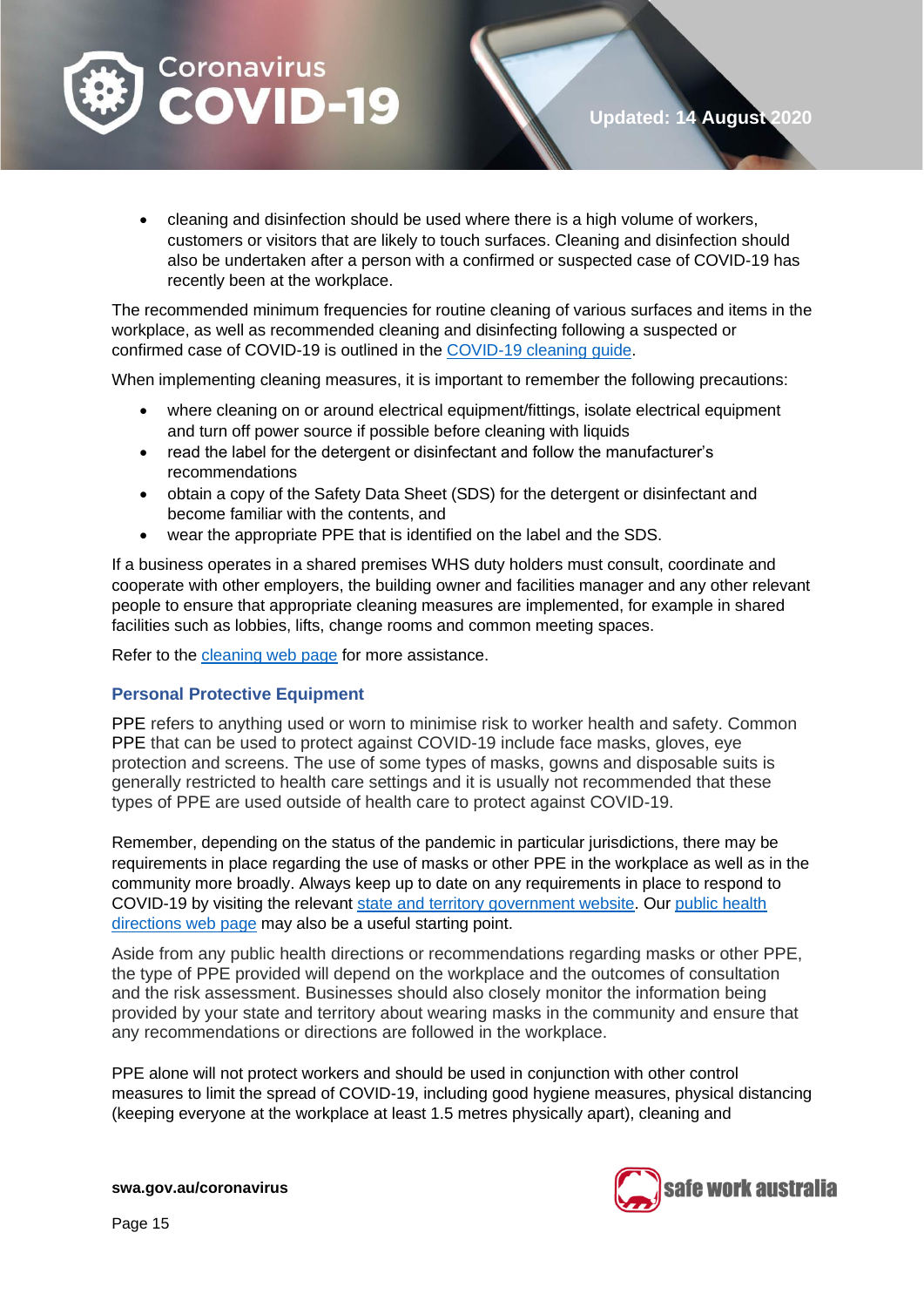

disinfecting, providing workers with information and training, and supporting workers to work from home where practicable.

For more information see our web [page on PPE,](https://www.safeworkaustralia.gov.au/covid-19-information-workplaces/industry-information/general-industry-information/ppe) as well as our specific information on [masks](https://www.safeworkaustralia.gov.au/covid-19-information-workplaces/industry-information/general-industry-information/masks) and [gloves.](https://www.safeworkaustralia.gov.au/covid-19-information-workplaces/industry-information/general-industry-information/gloves) To keep up to date with any public health directions in place in the jurisdiction the business is operating in, that may relate to masks or other PPE, visit our [public health directions](https://www.safeworkaustralia.gov.au/covid-19-information-workplaces/other-resources/covid-19-public-health-directions-and-covidsafe)  web [page](https://www.safeworkaustralia.gov.au/covid-19-information-workplaces/other-resources/covid-19-public-health-directions-and-covidsafe) or your [state and territory government website.](https://www.australia.gov.au/#state-and-territory-government-information)

#### **Contact tracing and the COVIDSafe app**

Contact tracing is the process of identifying, assessing and managing people who have been exposed to a disease, such as COVID-19, to prevent transmission. In conjunction with the other control measures outlined in this Guide, contact tracing can help slow the spread of COVID-19.

If a worker or other person that has been at the workplace is diagnosed with COVID-19, the state [and territory public health unit](https://www.health.gov.au/about-us/contact-us/local-state-and-territory-health-departments) will trace and contact individuals the infected worker or other person was in contact with and provide them with instructions to self-isolate.

Contact tracing usually relies on the infected person's recollection of individuals they have been in contact with. However, in response to the COVID-19 pandemic, the Australian Government has released the COVIDSafe app.

The COVIDSafe app securely records (for 21 days) the 'reference codes' of other app users it detects using Bluetooth. This information can be provided to state and territory health authorities if a user is infected with COVID-19 and can help notify other app users the infected person has been in contact with. For more information on the COVIDSafe app visit the [Department of Health](https://www.health.gov.au/resources/apps-and-tools/covidsafe-app?gclid=EAIaIQobChMIsr2KxPbS6gIVGR4rCh2MkwjCEAAYASAAEgKmevD_BwE)  [website.](https://www.health.gov.au/resources/apps-and-tools/covidsafe-app?gclid=EAIaIQobChMIsr2KxPbS6gIVGR4rCh2MkwjCEAAYASAAEgKmevD_BwE)

The Australian Government encourages all Australians to download the COVIDSafe app, but it is voluntary. Businesses must not require a worker or other person including customers to download or use COVIDSafe. This includes requiring workers to download COVIDSafe onto work issued and private mobile phones. For further information on this topic see our [COVIDSafe app](https://www.safeworkaustralia.gov.au/covid-19-information-workplaces/other-resources/covidsafe-app-guidance)  [guidance.](https://www.safeworkaustralia.gov.au/covid-19-information-workplaces/other-resources/covidsafe-app-guidance)

Businesses seeking to inform their workers about the COVIDSafe app may wish to use the signage and posters provided on our [signage and posters –](https://www.safeworkaustralia.gov.au/doc/signage-and-posters-covid-19) COVID-19 web page.

#### <span id="page-15-0"></span>*Addressing new WHS risks*

When planning to address risks related to COVID-19, businesses should also take into account any existing WHS risks and control measures already in place to manage these. The business should:

- assess whether existing WHS control measures need to be adjusted
- consider new WHS risks and other risks that may be introduced including risks of [work](https://www.safeworkaustralia.gov.au/covid-19-information-workplaces/industry-information/general-industry-information/work-related)[related violence,](https://www.safeworkaustralia.gov.au/covid-19-information-workplaces/industry-information/general-industry-information/work-related) specific risks associated with [working from home](https://www.safeworkaustralia.gov.au/covid-19-information-workplaces/industry-information/general-industry-information/working-home) and risks to [mental](https://www.safeworkaustralia.gov.au/covid-19-information-workplaces/industry-information/general-industry-information/mental-health)  [health,](https://www.safeworkaustralia.gov.au/covid-19-information-workplaces/industry-information/general-industry-information/mental-health) and
- implement control measures to address new risks.

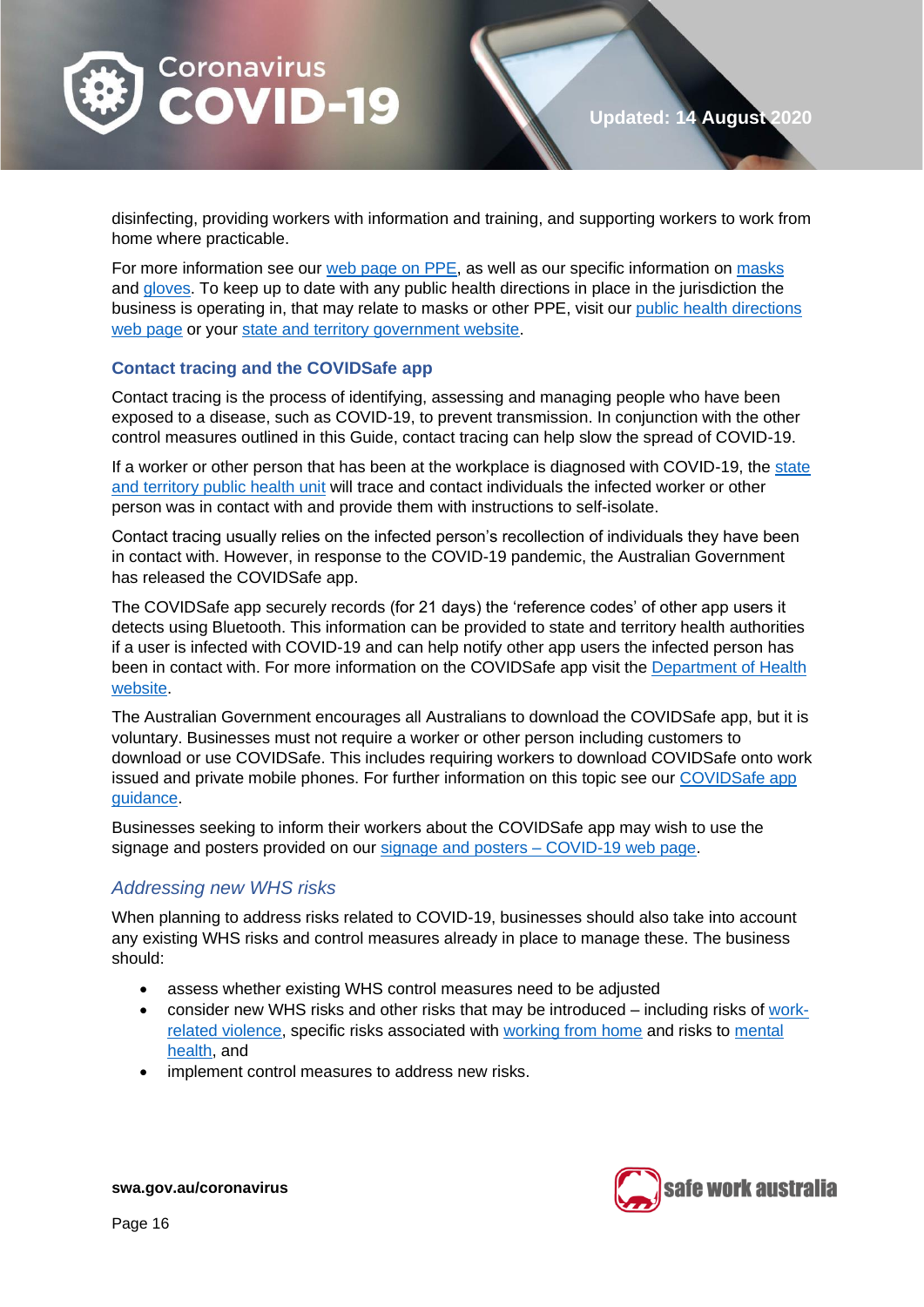

#### <span id="page-16-0"></span>*Preparing the workplace for workers to return*

Prior to workers returning to the workplace after a period of shutdown or restricted operations, all businesses must ensure their workplaces are safe to use.

As part of the risk assessment, to prepare for safe operation on the premises—that is, the actual building or work site where work is performed—businesses should consider the following:

- **assess** all premises, sites or parts of sites, including those that have been closed or partially operating and ensure they are safe to use
- perform **maintenance checks** and activities on equipment and systems, including heating, ventilation and air conditioning (HVAC) systems and other water-based systems as these may create risks related to Legionella, particularly if they have been shut down or used less for a period of time. See our web [page on HVACs](https://www.safeworkaustralia.gov.au/covid-19-information-workplaces/other-resources/heating-ventilation-and-air-conditioning-hvac) for more information.
	- $\circ$  other specialist equipment may also need to be restarted and tested if it has been unused for longer than usual, and
- **deep cleaning of workplaces and equipment** prior to workers arriving at the workplace and/or disinfection of taps, showers and other 'end of trip' facilities such as lockers and bicycle cages before workers are due to arrive at the workplace. If the workplace has been unoccupied for more than 3-4 consecutive days, this may not be required

For further guidance on returning to the workplace after a period of shutdown or restricted operations, see our [guidance on transitioning back to the usual workplace](https://www.safeworkaustralia.gov.au/covid-19-information-workplaces/other-resources/transitioning-back-usual-workplaces) and our accompanying [checklist.](https://www.safeworkaustralia.gov.au/doc/transitioning-back-usual-workplaces-checklist-covid-19)

#### <span id="page-16-1"></span>*Working in a person's home*

For a number of businesses and industries, the 'workplace' will be a person's home.

When preparing for workers to recommence work activities in other people's homes after ceasing or reducing frequency of visits during the pandemic, businesses should:

- check if anyone in the household has symptoms of COVID-19 or has been advised to self-isolate. Do not send workers to the household if that is the case
- consider whether the work can be performed using digital or remote alternatives such as video or phone conferences
- communicate with households prior to work commencing to discuss and agree how work will be carried out and general practices to minimise risks – for example how to enter the premises without face-to-face contact, maintaining physical distancing while the worker is in the home, leaving doors open to minimise the need to touch door handles
- assign workers to work in households local to them where possible to minimise travel and use of public transport, and
- allocate the same individual, pairs or small teams of workers to a household if repeat visits are necessary or the work is ongoing.

Safe Work Australia has detailed guidance on managing the risks associated with COVID-19 for businesses operating in an industry that provides in-house services. Refer to our [in-home](https://www.safeworkaustralia.gov.au/covid-19-information-workplaces/industry-information/home-services)  [services web page](https://www.safeworkaustralia.gov.au/covid-19-information-workplaces/industry-information/home-services) for further information.

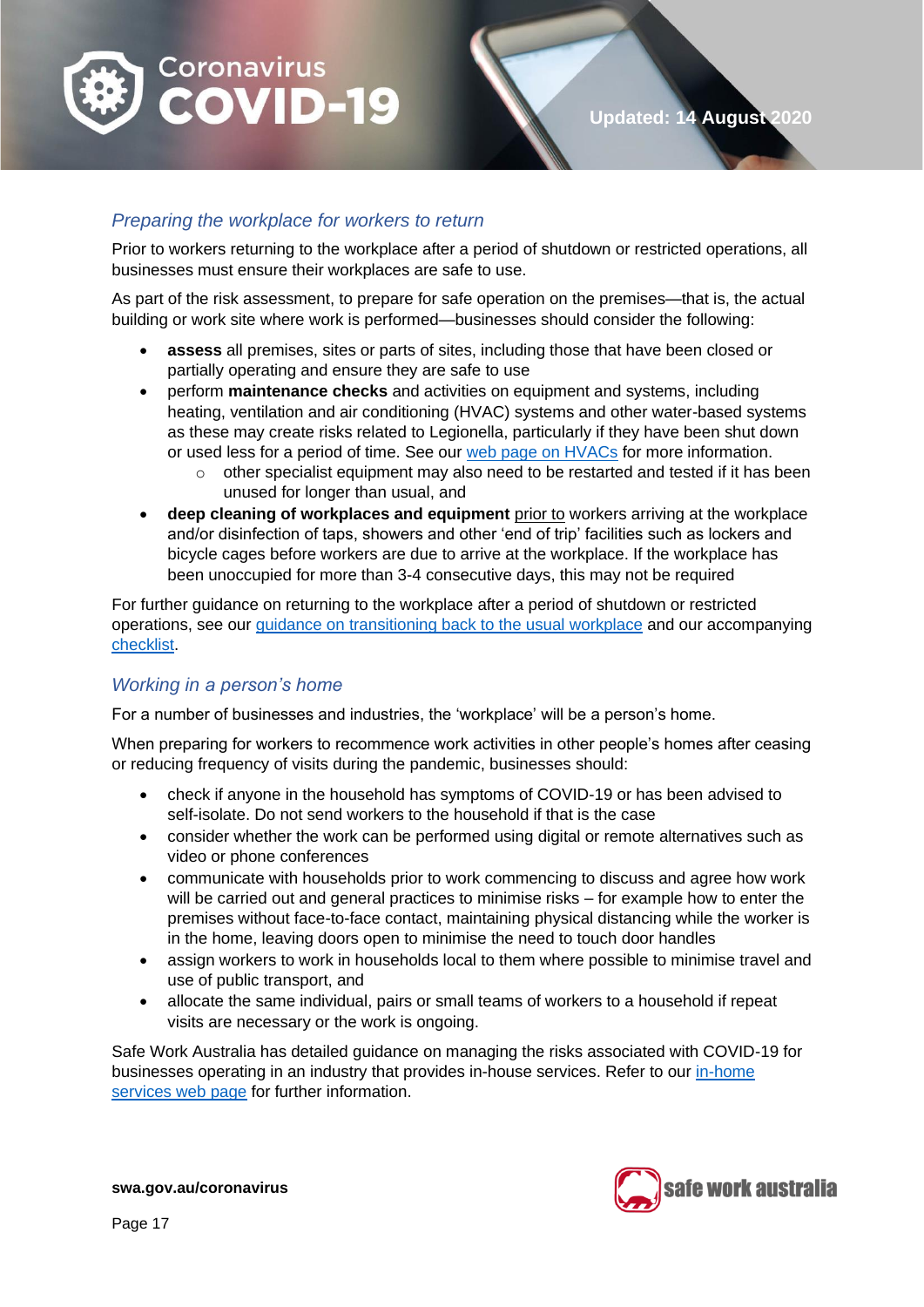

#### <span id="page-17-0"></span>*Working in mobile workplaces or workers in multiple locations*

Some work cannot be performed at home or in a fixed physical workplace (e.g. consultants, drivers, social and personal care providers, cleaners, postal workers, delivery workers, traffic wardens, repair and maintenance workers).

Businesses should ensure that these workers are given support, guidance and adequate resources to work safely and to avoid transmission of the disease through travel and interaction with other people.

In general, businesses with mobile workplaces or workers in multiple locations should:

- consider whether the work can be performed using digital or remote alternatives such as video or phone conferences
- where the work would usually require multiple workers visiting a premises, consider whether the on-site work could be completed by a smaller number of workers, with other workers assisting remotely
- where working at different locations, consider how physical distancing can be achieved at those locations (see our [industry web](https://www.safeworkaustralia.gov.au/covid-19-information-workplaces) pages for ideas about physical distancing measures for particular workplaces)
- businesses should advise their workers that they may refuse to enter a workplace or to leave at any time if agreed control measures regarding COVID-19 are not in place or are breached – see our information on [workers' rights](https://www.safeworkaustralia.gov.au/covid-19-information-workplaces/industry-information/general-industry-information/workers-rights)
- where workers are travelling to a location in a shared vehicle or transport, ensure only every second seat is filled, windows left open and air conditioning set to external airflow to limit the use of re-circulated air
- provide access to alcohol-based hand sanitiser and [PPE,](https://www.safeworkaustralia.gov.au/covid-19-information-workplaces/industry-information/general-industry-information/ppe) as appropriate, and
- keep detailed information about the places workers go and people they have prolonged interaction or close contact with in the course of their work, to assist with contact tracing if required.

Safe Work Australia has detailed guidance on managing the risks associated with COVID-19 for businesses operating in a [mobile industry.](https://www.safeworkaustralia.gov.au/covid-19-information-workplaces/industry-information/mobile-consultants-and-client-engagement) We also have specific information for employers, small businesses and workers in the [private security industry](https://www.safeworkaustralia.gov.au/covid-19-information-workplaces/industry-information/private-security) that may work in a number of different locations.

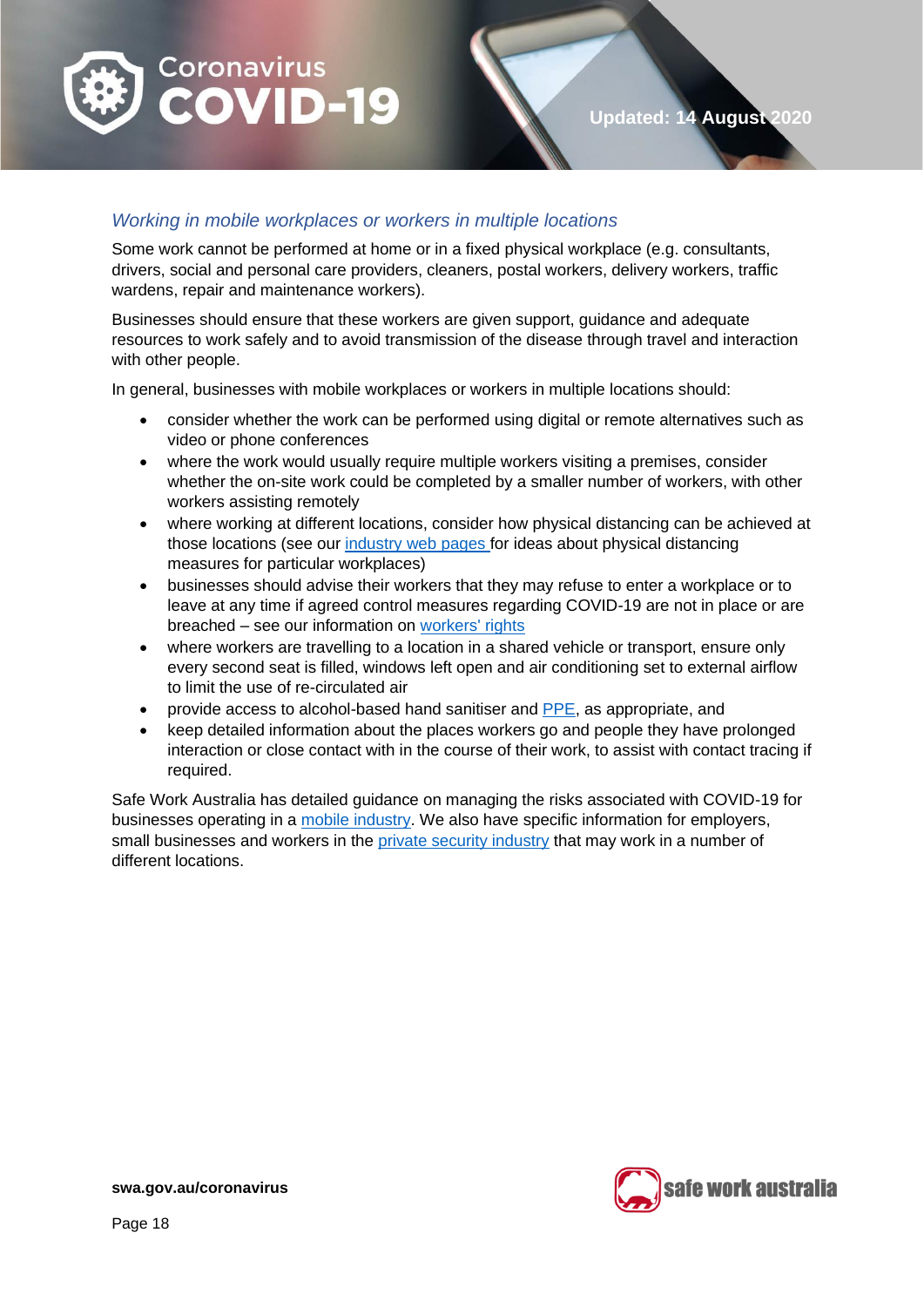

<span id="page-18-0"></span>Effective implementation of the control measures discussed above to limit the spread of COVID-19 requires relevant workplace policies and clear and comprehensive communication with workers and others at the workplace.

## <span id="page-18-1"></span>**Workplace policies**

You will need to review and, if necessary, update any WHS policies and your emergency plan, in consultation with workers and health and safety representatives (HSRs). Consider how you will manage and respond to a potential further outbreak of COVID-19. You should share relevant information with workers and HSRs about any WHS policies you have put in place or updated in response to COVID-19 (for example, incident reporting processes) and any changes to emergency plans.

A workplace must have a policy and accompanying procedures that require workers and other persons to not attend the workplace if:

- they have symptoms of COVID-19, such as fever, cough and sore throat
- are in isolation, for example because they have returned from overseas, or
- have been in close contact with a person who has, or has been tested for, COVID-19.

Importantly, this policy should be clearly communicated with workers prior to their first return to the workplace or immediately upon returning and at subsequent regular intervals. Posters or signage around the workplace can help remind workers and others at the workplace of their obligations if they are showing symptoms of COVID-19.

Workers must follow any reasonable health and safety instructions of their employer. To help with communicating these policies, businesses can use some of our [signage and posters](https://www.safeworkaustralia.gov.au/doc/signage-and-posters-covid-19) on topics associated with COVID-19.

## <span id="page-18-2"></span>**Communication about COVID-19**

Businesses must ensure, so far as is reasonably practicable, the provision of any information, training, instruction or supervision that is necessary to protect all persons from risks to their health and safety arising from work carried out as part of the conduct of the business.

In a COVID-19 environment this includes providing workers with:

- up to date information on COVID-19 you will need to check the latest health and Commonwealth, state and territory government advice
- clear guidance on physical distancing, hygiene and other matters, including through use of signs and posters in the workplace (available on our [website\)](https://www.safeworkaustralia.gov.au/doc/signage-and-posters-covid-19)
- control measures in place at the workplace to manage the risks of COVID-19, including any new ways of working
- any training that is necessary to address risks in the workplace, including on how to perform tasks differently or the use of PPE



**Updated: 14 August 2020**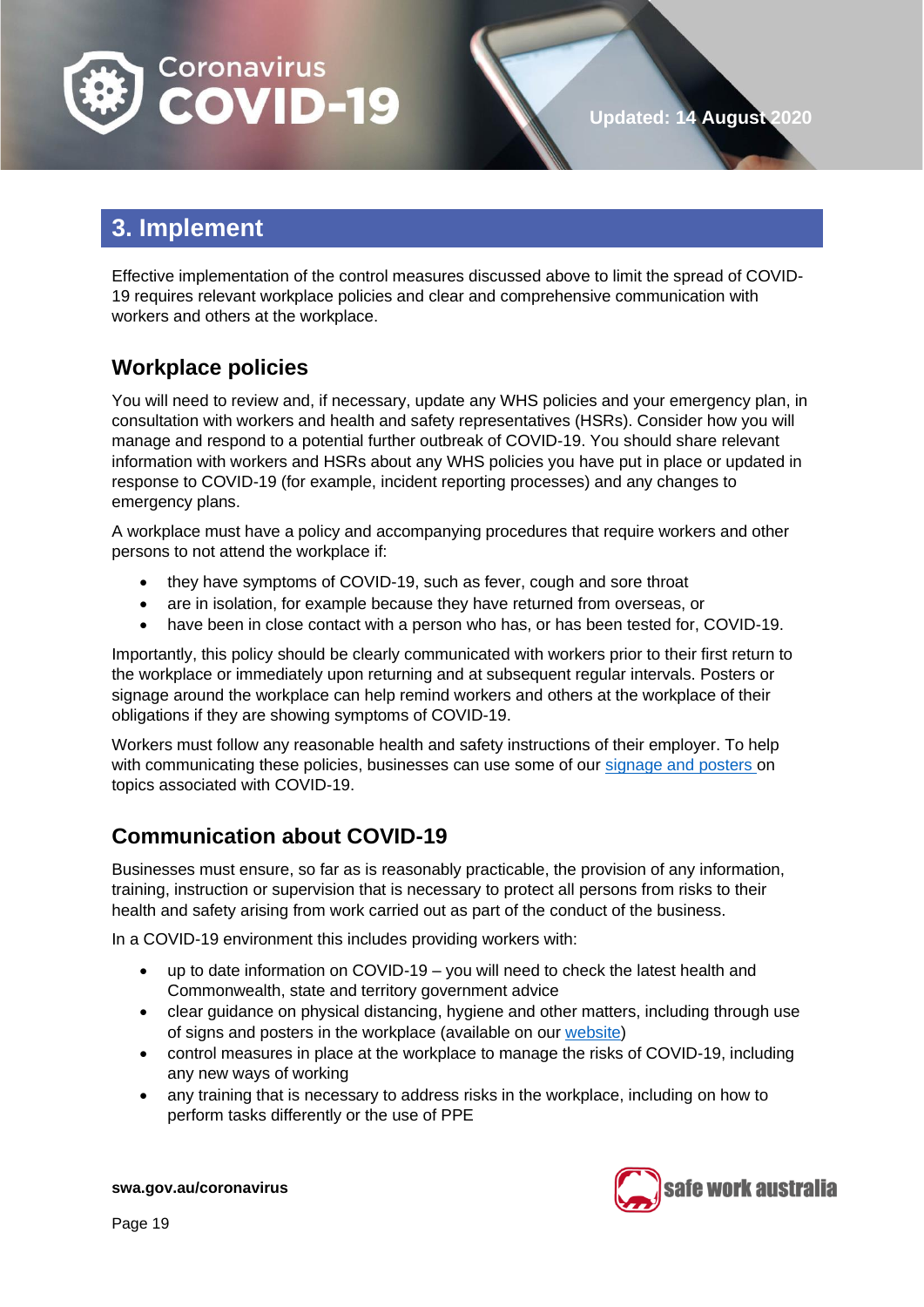

- information on their workplace entitlements (such as access to paid leave) if they have COVID-19 symptoms or they are required to self-isolate
- clear expectations and procedures, in consultation with workers and their representatives, on what will happen if a worker contracts COVID-19, and
- advice on how to report concerns or safety incidents.

All businesses should use a combination of formal and informal communication methods (e.g. intranet, website, email, signs, posters and others) to ensure accessibility, including people for whom English is a second language and people with differing levels of literacy.

Businesses should communicate relevant information about operational changes, safety measures and controls to suppliers, customers and other relevant interested parties

Communication with workers and other people should be two-way and methods should facilitate ongoing conversation as well as more formal consultation.

Communication should be reviewed regularly to ensure it is effective. Businesses should ensure ongoing engagement with workers and their representatives to monitor and understand any unforeseen impacts of changes to ways of working, how work is organised and workplaces, and communicate regularly with workers, including those working remotely, to check mental health and wellbeing.

#### <span id="page-19-0"></span>*Communication on transitioning back to the usual workplace*

Businesses should take all reasonable measures to ensure workers understand the behaviours, processes and working practices required to manage the risk of transmission of COVID-19 before returning to a workplace.

In addition to the actions set out above, before workers return to the usual workplace, you should, depending on your circumstances:

- modify workplace attendance arrangements where the organisation cannot maintain physical distancing in the workplace (for example, rostering workers to work from the office or home on different days or alternative weeks, staggering shifts or facilitating more flexible start and finish times)
- review workplace checklists and re-design the workplace environment, procedures and practices to ensure physical distancing, cleaning and hygiene
- ensure workstations are correctly set up to protect against musculoskeletal injuries (for example, provide guidance to your workers on how to set up a safe work environment)
- consider arrangements for deliveries, contractors and visitors attending the workplace (for example, organising contactless deliveries and limiting non-essential visitors)
- provide workers with PPE where appropriate, as well as appropriate cleaning, disinfectant and hygiene products. You should also provide proper training and instruction in the use of any PPE and cleaning, disinfectant and hygiene products provided
- communicate new policies and procedures for entering the workplace, beginning work and the use of common areas (e.g. lifts, stairs, toilets and kitchens) and
- appoint a contact person in your business that workers can talk to about any concerns.

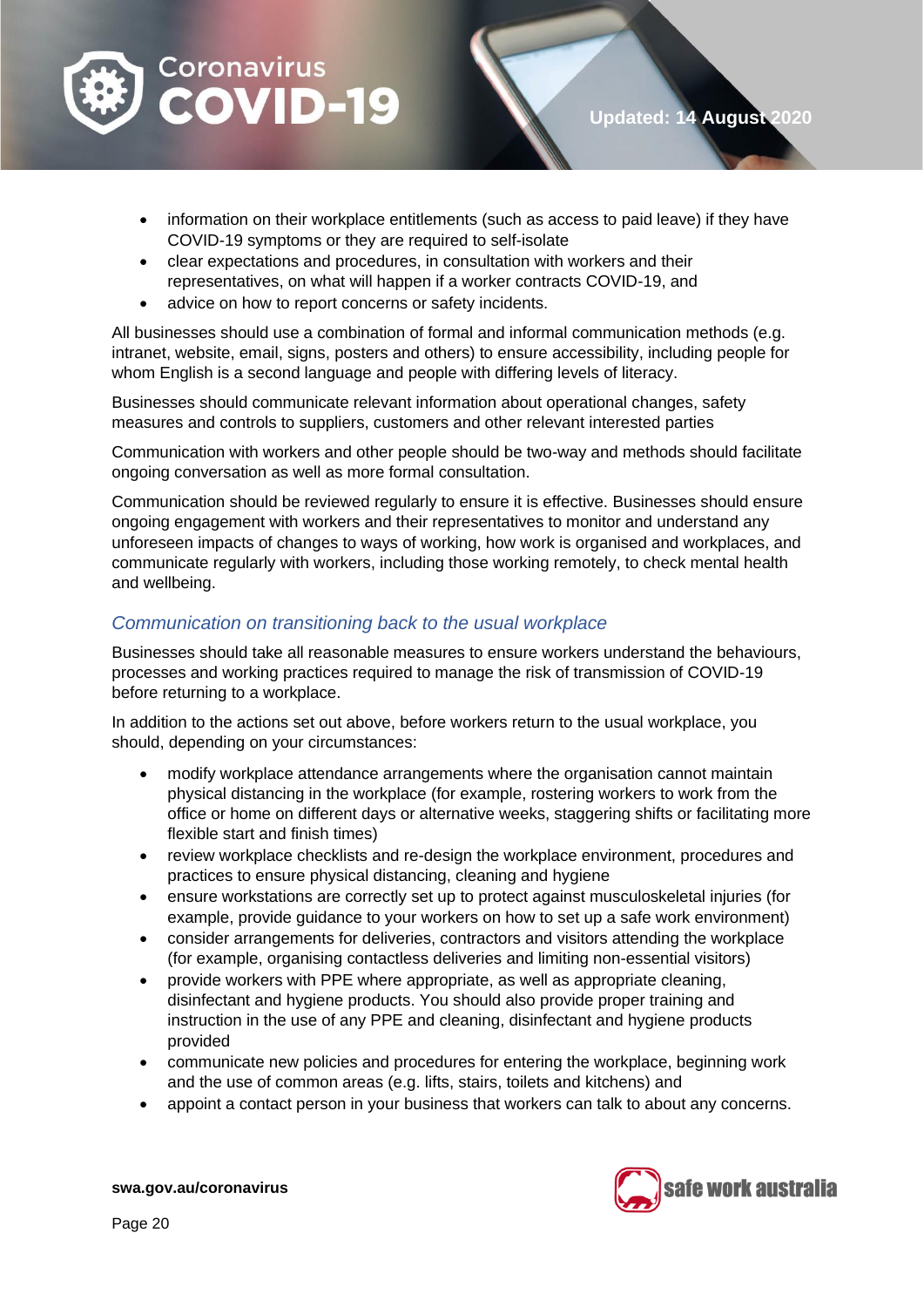

# <span id="page-20-0"></span>**4. Monitor**

As for any WHS risks and controls, businesses should closely monitor the effectiveness of measures introduced to control risks arising from COVID-19.

To do this, you should consult your workers and their HSRs and consider the following:

- are the control measures working effectively in both their design and operation?
- have the control measures introduced any new problems?
- have all risks associated with COVID-19 in the workplace been identified?
- have new work methods made the job safer?
- are new safety procedures for COVID-19 being followed?
- have the instruction and training provided to workers on how to work safely in a COVID-19 environment been successful?
- are workers actively involved in identifying risks and possible control measures? Are they openly raising COVID-19 concerns and reporting problems promptly?
- have any incidents relating to COVID-19 been identified or reported?
- if new information on COVID-19 becomes available, does it indicate current controls may no longer be the most effective?

For further guidance, see our [model Code of Practice: How to manage work health and safety](https://www.safeworkaustralia.gov.au/doc/model-code-practice-how-manage-work-health-and-safety-risks)  [risks,](https://www.safeworkaustralia.gov.au/doc/model-code-practice-how-manage-work-health-and-safety-risks) which includes specific information on monitoring the effectiveness of control measures.